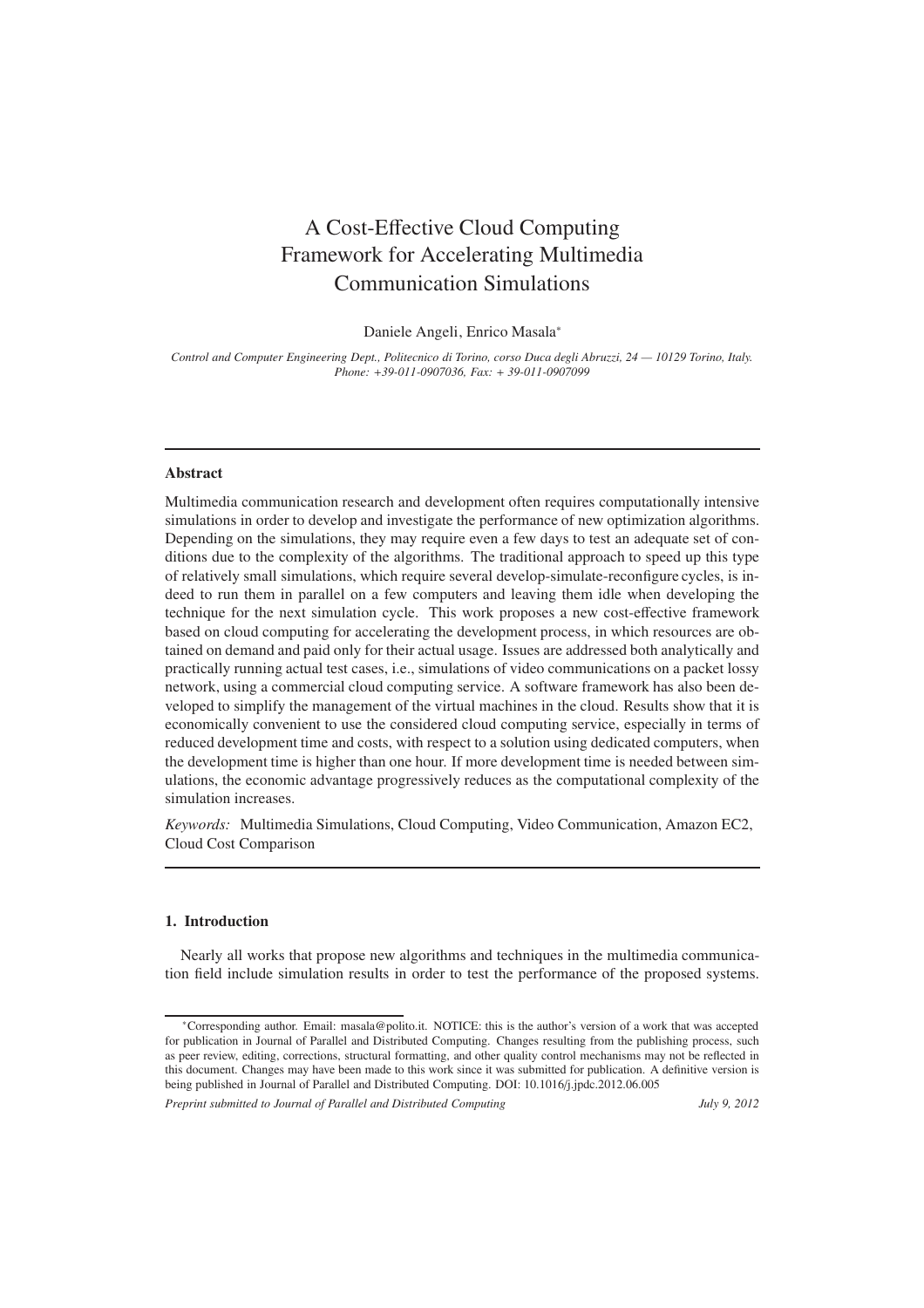Validation of new algorithms and ideas through simulation is indeed a fundamental part of this type of research due to the complexity of multimedia telecommunication systems.

However, the performance of the proposed systems has to be evaluated in many different network scenarios and for several values of all the key parameters (e.g., available bandwidth, channel noise). Moreover, to achieve statistically significant results, simulations are often repeated many times and then results are averaged. In addition, for research purposes, software and simulators are usually developed only as a prototype, i.e., not optimized for speed. For instance, the video test model software available to researchers is usually one or two order of magnitude slower than commercial software which, however, might not be suitable for research, since it does not come with the source code needed to experiment with new techniques.

As a consequence, the time spent in running such type of simulations and getting results might be significant, sometimes even a few days. Interpreting such results leads to performance improvement and bug fixes that need to be tested again with other simulations. Focusing on the development stage of these simulations and relatively small size simulations implies that there is the potential for several development-simulation-reconfiguration cycles in a single day, and computational resources are idle between simulation runs. Therefore, the time needed to get simulation results play a key role in trying to speed up the research activities.

A commonly used approach to speed up simulations is to run them in parallel on several computers. However, this approach strongly depends on several variables, e.g., computer power and availability. Buying new, dedicated computers might not be affordable in case of small research groups since the number of computers should be high and their usage ratio would be low due to the dead times between the various simulation runs needed to improve the algorithms and fix bugs. Accessing large computer resources could be difficult as well since currently it is not easy to acquire resources to spend in computation costs when the hardware is not owned. Indeed in typical research projects which include funding for multimedia communication research, highperformance computing is not seen as one of the primary goal of the project, and costs are usually dominated by items such as staff and development of testbeds. Therefore, the cost and risk of acquiring a significant number of computers entirely rest on the research group.

An effective technique to speed up simulations could be to rent computing resources in the cloud and run the computations in parallel, however there is a significant lack of works in literature that quantify the advantages or disadvantages of such a solution especially in terms of economic costs in a practical case. This paper addresses this issue by providing quantitative results, including cost comparisons, that can help in taking the most effective decisions.

Note that the type of scientific tasks considered in this work does not fit well into the class of high performance computing (HPC) problems, since in that case requirements are different: the problem is well known, and algorithms to solve it are well tested. The requirement is generally limited to run those type of algorithms in the most cost-efficient way, which typically implies they are batch-scheduled. In the considered scenario, instead, researchers wants to run the simulation code as soon as possible to speed up further improvements.

The type of simulations addressed in this work are better described by the many task computing (MTC) definition, which denotes high-performance computations comprising multiple distinct activities, coupled via file system operations [1]. Multimedia communication simulations considered here are fully parallelizable by nature, making them perfectly suitable for a cloud computing environment. The possibility to parallelize simulations stems from the fact that results are usually averaged on a number of different simulation runs that do not have dependency among them. Moreover, using several values for the parameters as the input of the algorithms adds another dimension to the problem which again increasesthe possibility to further parallelize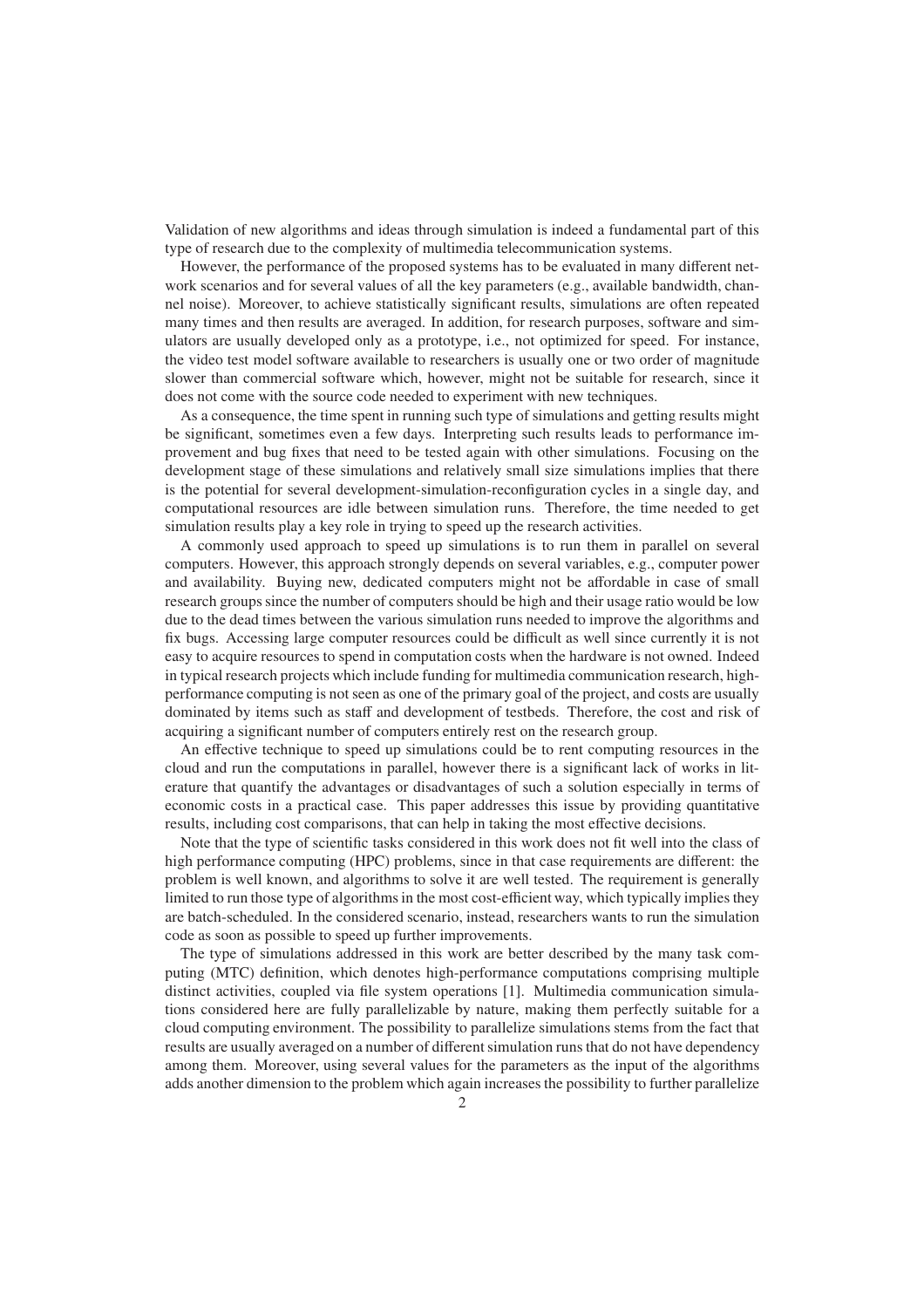the simulation.

The contribution of this paper is twofold. First, it provides a simple software framework that can be used to automate all the operations involved in setting up and manage the cloud environment for the specific simulation to be run as well as to efficiently and quickly collect the simulation results. Second, it analyzes the cost-performance tradeoff using several actual simulation examples taken from the video communication research area, i.e., H.264/AVC video communications on a packet lossy channel. An analytical approach is employed in order to investigate both the economic costs and the performance of the proposed approach. Moreover, actual prices of a major commercial cloud computing provider are used to quantify, in a practical way, the suitability, economic profitability and development speed up of employing the cloud computing approach for the relatively short scientific simulations, such as the ones faced by many researchers, in a realistic scenario where the typical work pattern of researchers is also considered, i.e., they do not work 24 hours while computers do.

The paper is organized as follows. Section 2 analyzes the related work in the field. Then, Section 3 investigates the requirements of typical simulations in the multimedia communication field and their suitability for cloud computing. Section 4 describes the developed software framework to automate running simulations in the cloud. In Section 5, a brief performance analysis of the various instances in the Amazon cloud computing infrastructure is presented. Section 6 describes the case studies used in this work, followed by Section 7 which analytically investigates the cost performance tradeoffs with practical examples in the case of both a single simulation and a whole research activity comprising several simulations. Conclusions are drawn in Section 8.

# 2. Related work

Some works have been presented in recent years on the profitability of using cloud computing services in order to improve the performance of running large scientific applications. Cloud-based services indeed claim that they can achieve significant cost savings over owned computational resources, due to the pay-per-use approach and reduced costs in maintenance and administration which are spread on a large user basis [2].

Until recently, most of the scientific tasks were run on clusters and grids, and many works explored how to optimize the performance of scientific applications in such specific contexts. A taxonomy of scientific workflow systems for grid computing is presented in, e.g., [3]. However, cloud is not a completely new concept with respect to grids, it indeed has intricate connection to the grid computing paradigm and other technologies such as utility and cluster computing, as well as with distributed systems in general [4].

Several works investigated several different aspects involved in running scientific workflows in the cloud, for instance focusing on optimal data placement inside the cloud [5], the overall experience and main issues faced when the cloud is used [6] and the suitability of cloud storage systems such as Amazon S3 for the scientific community [7].

Other works addressed the costs of using cloud computing to perform tasks traditionally addressed by means of an HPC approach with dedicated computational resources. Findings indicate that in this scenario profitability is somehow limited, at least with current commercially available cloud computing platforms [2]. Indeed the performance of general purpose cloud computing systems, such as the virtual machines provided by Amazon [8], are generally up to an order of magnitude lower than those of conventional HPC clusters [9] and are comparable to low-performance clusters [10]. Nevertheless, due to the savings achieved by means of the large scale of these cloud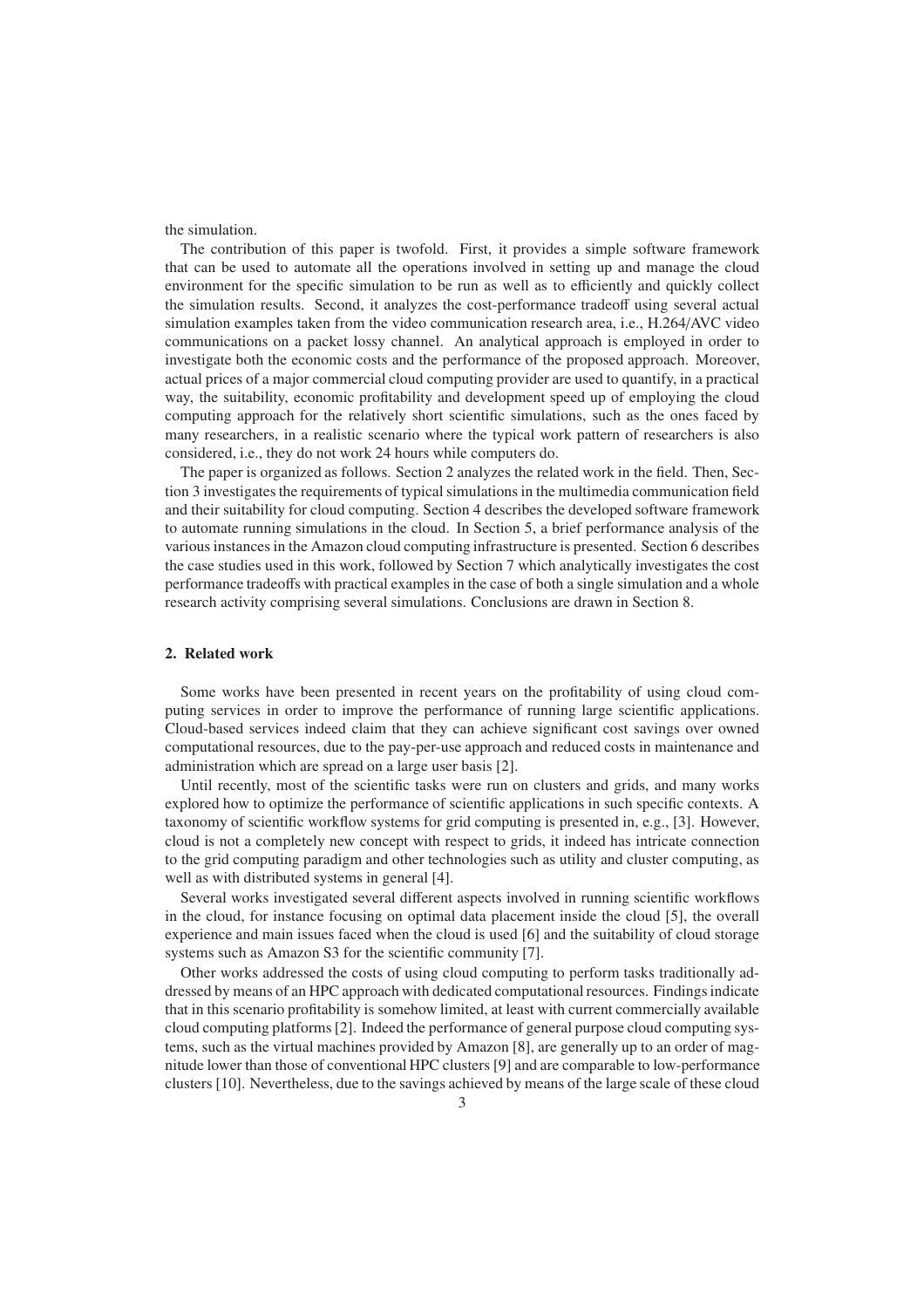computing systems, they seem to be a good solution for scientific computing workloads that require resources in an instant and temporary way [11], although capacity planning can be quite difficult since traditional capacity planning models do not work well [12]. Many works employ benchmarks aimed at predicting the performance of complex scientific applications. Often, these benchmarks focus on testing the efficiency of the communication between the various computing nodes, which are an important factor in some types of applications. For instance, [13] focuses on establishing theoretical performance bounds for the case of a large number of highly parallel tasks competing for CPU and network resources.

The type of simulations addressed in this work fits into the many task computing (MTC) definition [1]. MTC has been investigated, for instance, in [14], where a data diffusion approach is presented to enable data intensive MTC, in particular dealing with issues such as acquiring computing and storage resources dynamically, replicating data in response to demand, and scheduling computations close to data both under static and dynamic resource provisioning scenarios. Frameworks for task dispatch in such scenarios have also been proposed recently, such as Falcon [15], which simplify the rapid execution of many tasks on architectures such as computer clusters by means of a dispatcher and a multi-level scheduling system to separate resource acquisition from task dispatch. These frameworks are complemented by means of languages suitable for scalable parallel scripting of scientific computing tasks, such as Swift [16].

Some works have been presented to compare the performance achieved by means of the cloud with other approaches based on desktop workstations, local clusters, and HPC shared resources with reference to sample scientific workloads. For instance, in [17] a comparison is performed among all these approaches, mainly focusing on getting reliable estimate of prediction of performance of the various architectures depending on the workflows. However, no economic cost comparisons between the different platforms are shown. Another work [18] consider a practical scientific task traditionally run on a local cluster. The authors study a cloud alternative based on the Amazon infrastructure, first developing a method to create a virtual cluster using EC2 instances to make portability easier, then investigating how the different data storage methods provided by Amazon impact on the performance. While costs of Amazon cloud are considered in details for the proposed architectures, no cost comparisons with the previous cluster-based architecture are presented.

This work helps in quantifying the economic advantage and potential drawbacks in replacing computers dedicated to simulation in a small research lab with a cloud computing solution. To the best of our knowledge, no works have addressed this issue so far with reference to the relatively small size simulations presented in this paper, apart from our short preliminary study presented in [19]. Even though this might seem a quite peculiar simulation scenario, many researchers, at least in the multimedia communication field, share the need to perform simulations of the size discussed here. Note also that the computational requirements of these simulations are constantly increasing due to the tendency to move towards high quality, high resolution images and video, urging researchers to find cost effective ways to deal with these type of simulations.

## 3. Analysis of Simulation Requirements

Typical simulations in the multimedia communication field involves running the same set of algorithms many times with different random seeds at each iteration. The objective is to evaluate the performance of the system under test by averaging the results achieved in various conditions, e.g., different realizations of a packet lossy channel, so that confidence intervals are minimized. Clearly, such a setup allows many simulations to run in parallel, since no interaction among them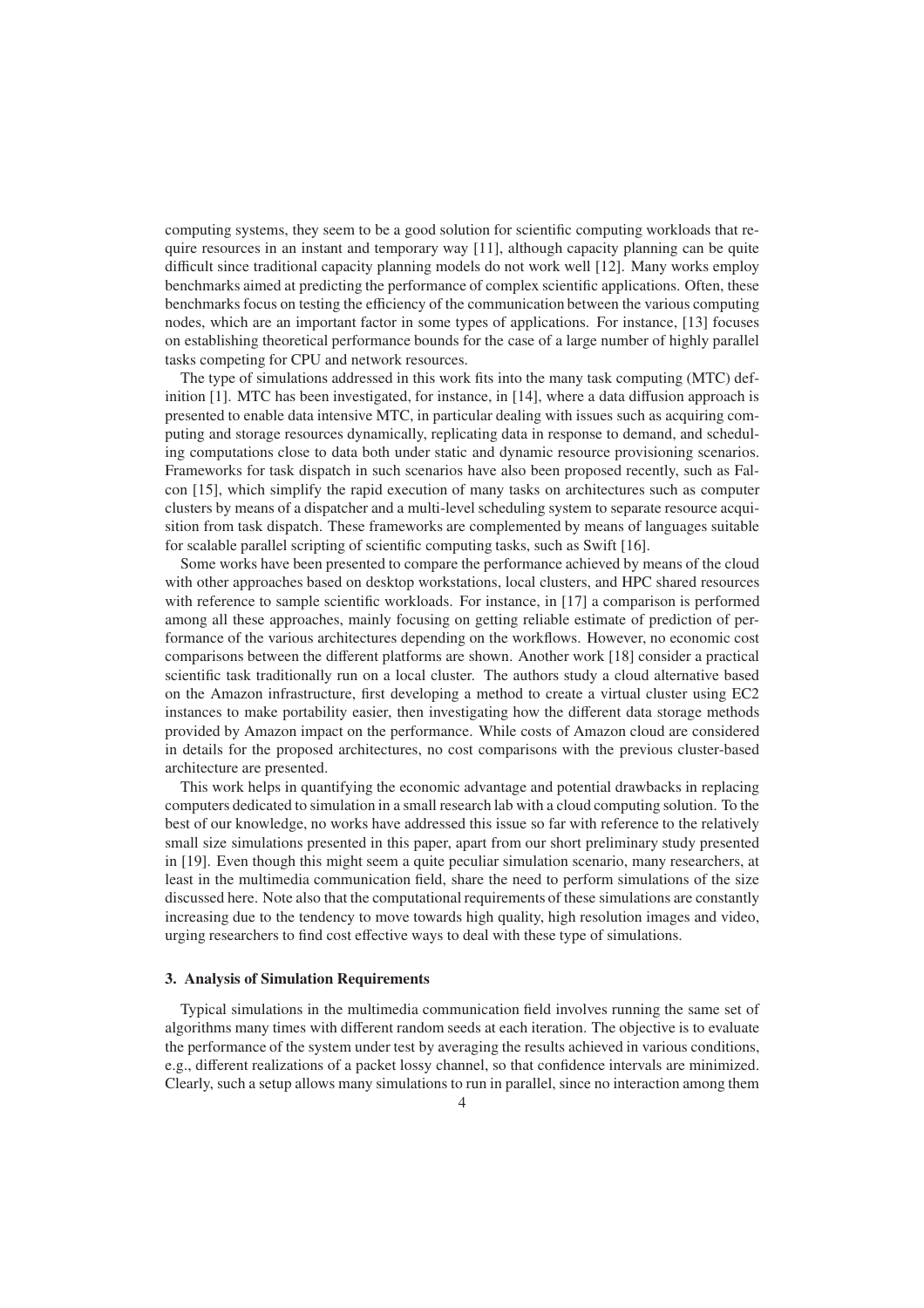is required except when merging the results at the end of the simulation. Despite the conceptual simplicity, the actual computational load can be high since multimedia codecs might be prototypes only, not optimized for speed, as well as channel models or other robustness techniques might be complex to simulate. Moreover, consider that to achieve statistically significant results many different test signals, e.g., video sequences, should be used in the experiments so that techniques are validated across a range of different input conditions.

Other similarly heavy tasks might include extensive precomputations in order to optimize the performance of algorithms that are supposed to run in real time once deployed in an actual system. As an example, consider a system optimizing the transmission policy of packets in a streaming scenario. Some precomputed values regarding the characteristics of the content, such as the distortion that would be caused by the loss of some parts of the data, can be useful to the optimization algorithms, but values need to be computed in advance (see, e.g., [20, 21]).

Therefore, due to the typical peculiarities of multimedia communication simulations, very little effort is needed to parallelize them. Often, no interaction is needed until collection of results (or not at all when considering different input signals). Even in more complex cases, such as precomputation, usually multimedia signals can be easily split into different independent segments, for instance group of pictures (GOP) in video sequences, and processed almost independently.

Therefore, the simulation types described in this section can take full advantage of the availability of multiple computing units, as in a cloud environment. Parallelism can be exploited both at the CPU level, using more CPUs, and within the CPU taking advantage of multiple cores. As with modern computers, cloud environments offer multicore CPUs in the highest performance tiers, which indeed require parallelism for a cost effective exploitation of the resources.

# 4. The Cloud Simulation Software Framework

In this work we focus on the Amazon AWS offer as of October 2011, which provides the "Elastic Compute Cloud" service, in brief "Amazon EC2", that includes a number of instance types with different characteristics in terms of CPU power, RAM size and I/O performance. The Amazon AWS platform allows to control the deployment of resources in different ways, for instance by using a web interface or by means of an API, available for different languages. In all cases (web or API), the deployment of virtual systems in a remote environment and their monitoring requires several operations, although conceptually simple. While for simple operations and management of virtual servers this task can be easily accomplished by a human operator through, e.g., the web interface, a more time efficient system is needed to manage at the same time the activation, configuration and deactivation of a number of instances in order to automatically create the requested virtual environment needed by the simulations. A simulation could, in fact, require to create, for instance, ten virtual machines, each one fed with different input parameters so that it operates on the correct set of data, then check that every one of them is correctly running and finally resulting data has to be collected in a single central point.

Since the simulations considered in this work are quite short when carried out in the cloud computing environment, the time spent in setting up the appropriate simulation environment (e.g., activating instances, feeding them with the correct startup files, etc.) must be minimized otherwise the advantage of cloud computing in terms of speed is reduced. To minimize the set up time, an automatic system is needed.

A number of frameworks have been proposed in literature to address the issue of dispatching tasks to a computer system (e.g., a cluster or a grid) where they are usually received by batch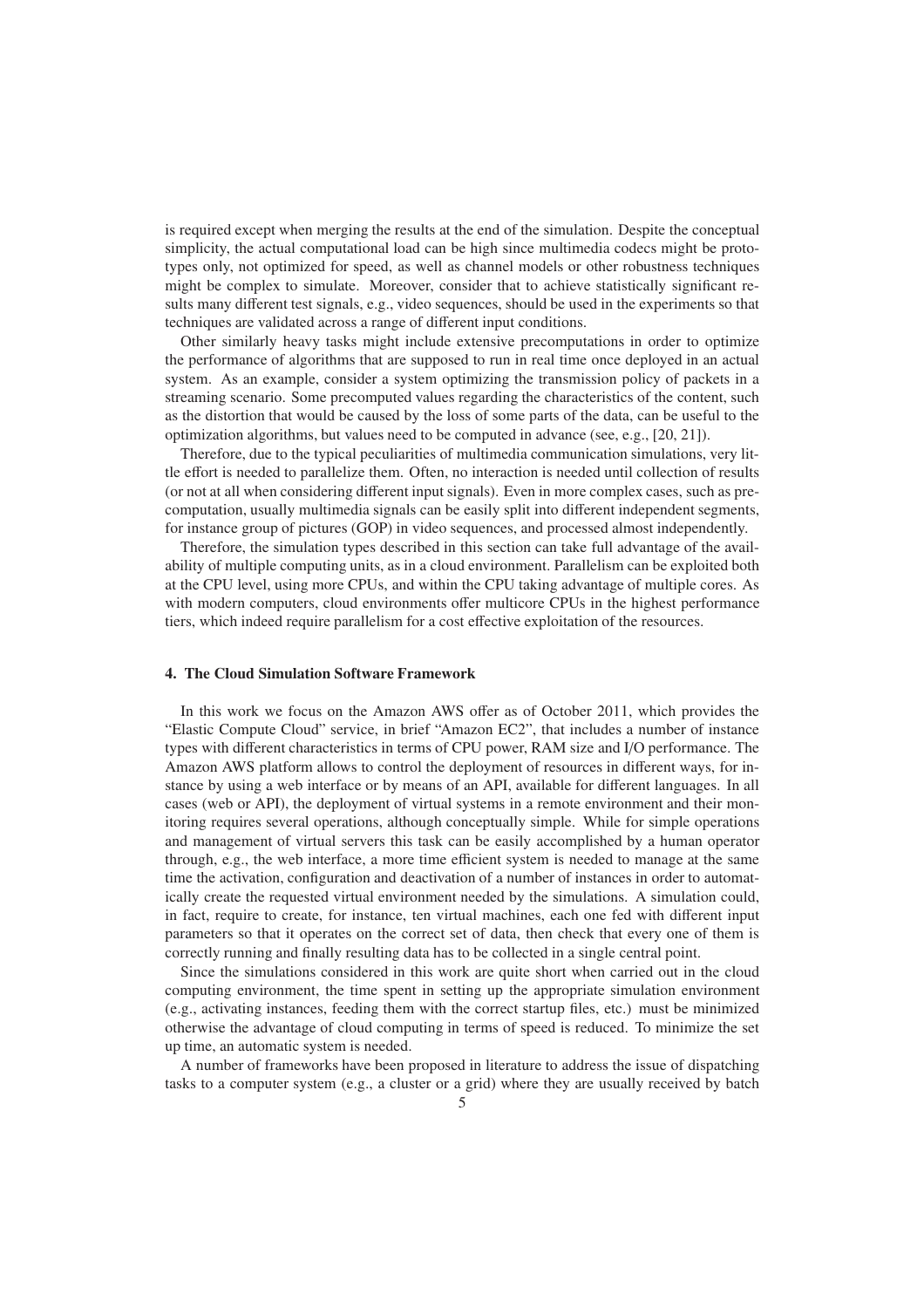

Figure 1: General architecture of the proposed cloud simulation software framework.

schedulers. However, their dispatching time can be high [15] because they usually support rich functionalities such as multiple queues, flexible dispatch policies and accounting. Lightweight approaches have also been proposed, for instance the Falkon framework [15], which reduces the task dispatch time by means of eliminating the support for some of the features.

However, in a relatively small size simulation with almost no dependencies between the tasks the use of such frameworks, aimed at large scale scientific simulations, provides much more features that the ones effectively needed. For these reasons, we designed and implemented our software framework, named Cloud Simulation System (CSS), with the aim to create a very lightweight support for the execution of our simulations. The main design criteria were to be able to automate the execution in the cloud of the simulations of the type considered in this work, and to automatically take care of all the aspects of configuration of the cloud, e.g., starting and terminating instances, uploading the initial data for each instance and downloading the results. Note that these aspects must be adapted to the specific cloud technology used regardless of which framework is employed, therefore also if more complex frameworks were used, the time reduction in setting up the framework would have been limited, also considering the time needed to learn and adapt the features of a new framework for our aims.

Figure 1 shows the general architecture of the CSS. The software has been developed in the Java language in order to be portable on different platforms. First, an offline step is needed, that is, the preparation of a virtual machine image, named AMI in the Amazon terminology, containing the tools needed for the simulation and a few parameterized commands, usually scripts, that can both run a set of simulations (controlled by an input file) and save the simulation results to a storage system, for instance the S3 provided by Amazon.

One of the key component of the architecture is the *controller* computer, which is initially fed with a simulation description, in XML format, of the activities to carry on, including the specific set of input parameters for each single EC2 instance. The controller automatically performs a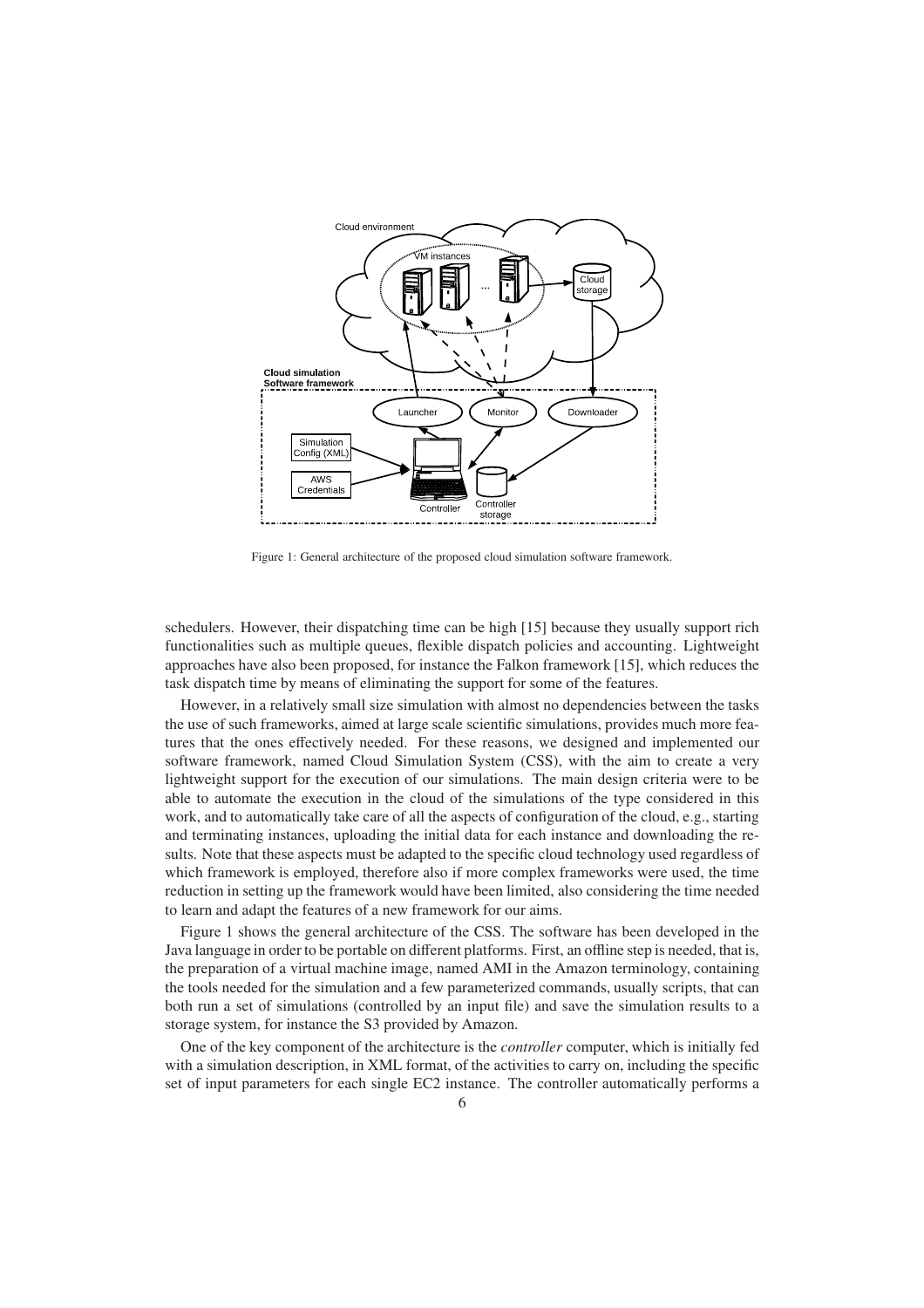```
<?xml version="1.0" encoding="UTF-8"?>
<simul tag="Sim1">
  <options>
    <cloudRegion>EU_Ireland</cloudRegion>
    <amiID>ami-12345678</amiID>
    <vmsKind>c1.medium</vmsKind>
    <cloudKeyPair>ec2-key</cloudKeyPair>
    <s3cmdLoc>/home/ubuntu/s3/s3cmd/s3cmd</s3cmdLoc>
    <s3configLoc>/home/ubuntu/.s3cfg</s3configLoc>
  </options>
  <cloudVM>
    <commandList dataToSave="res*.txt"
          execLoc="/home/ubuntu/simul/h264/">
      <command>./sim.sh list_set_3.txt</command>
    </commandList>
  </cloudVM>
  ...
</simul>
```
Figure 2: Sample simulation description file for the developed cloud simulation software framework.

number of activities needed to ensure the successful execution of the set of simulations specified in the XML file. The main activities include:

- 1. activating new instances;
- 2. running the simulation software;
- 3. periodically monitoring the status of the instances to get early warnings in case some software included in the simulation fails or crashes;
- 4. checking for the end of the simulation;
- 5. downloading the results from the remote storage systems.

In more details, the system creates instances using the API provided by the Amazon Java SDK. The software is packaged in a runnable JAR archive and the main options and operations that will be performed are specified in the XML configuration file. Several parameters can be specified, such as the number and type of Amazon instances to use, in which region they will be launched and which commands they will execute at startup. It is also possible to specify a user defined tag to run more than one simulation set at the same time in the cloud. A sample file is shown in Fig. 2. A separate file contains the access credentials to the Amazon AWS platform.

The monitoring of the simulation is performed through a set of scripts that will periodically connect to all the instances involved in the simulation and check their memory and CPU utilization. If any of these metrics show anomalous values an automatic email alert will be sent to a predefined address, including the details of the instances that are having issues.

When all simulations end, files are downloaded from the Amazon S3 storage system, used by all the instances to save their results. The application developed in this framework will automatically detect the end of the simulation and then download the resulting data in the local system.

The described framework can efficiently run simulations in the Amazon AWS platform. In order to optimize the cost performance tradeoff, suitable options must be chosen in the configuration file, for instance the most efficient type of EC2 instance for the given simulation. The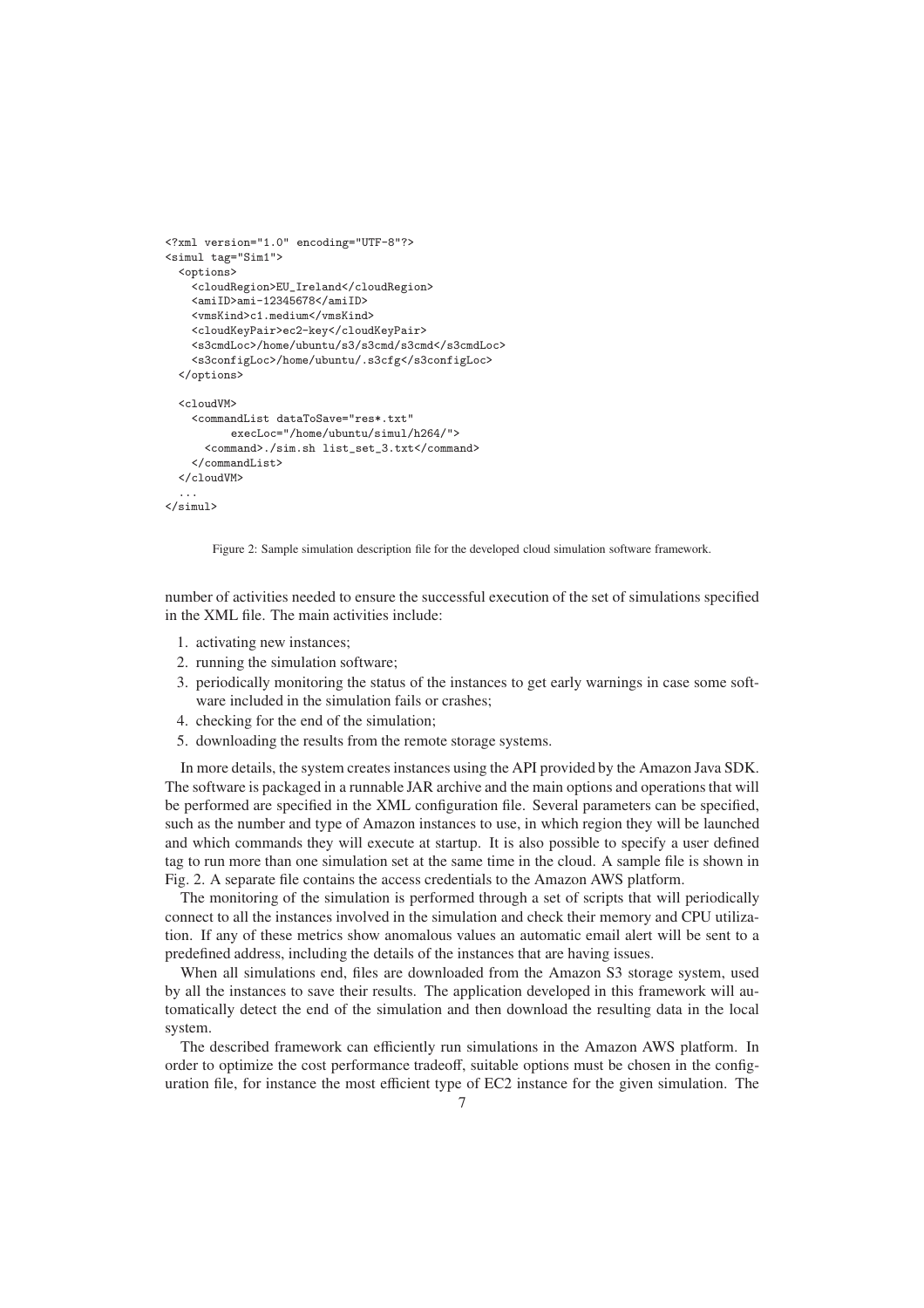| Name           | ECU/core  | # cores                     | RAM   | I/O      | cost/h | cost/h/ECU         |
|----------------|-----------|-----------------------------|-------|----------|--------|--------------------|
| [Symbol]       | $[E_i]$   | $[\nu_i]$                   | (GB)  | perf.    | $(\$)$ | $(\$) [\varphi_i]$ |
| std.small      |           |                             | 1.7   | Moderate | 0.095  | 0.095              |
| std.large      |           | $\overline{c}$              | 7.5   | High     | 0.38   | 0.095              |
| std.xlarge     | 2         | 4                           | 15    | High     | 0.76   | 0.095              |
| hi-cpu.medium  | 2.5       | $\mathfrak{D}$              | 1.7   | Moderate | 0.19   | 0.038              |
| hi-cpu.xlarge  | 2.5       | 8                           |       | High     | 0.76   | 0.038              |
| hi-mem.xlarge  | 3.25      | $\mathcal{D}_{\mathcal{L}}$ | 17.1  | Moderate | 0.57   | 0.088              |
| hi-mem.dxlarge | 3.25      | 4                           | 34.2  | High     | 1.14   | 0.088              |
| hi-mem.gxlarge | 3.25      | 8                           | 68.4  | High     | 2.28   | 0.088              |
| micro          | up to $2$ |                             | 0.613 | Low      | 0.025  |                    |

Table 1: Characteristics of the available EC2 instances and costs in the EU region (Oct. 2011).

next sections will investigate how to configure the developed framework in order to maximize the performance and minimize the cost of running the simulation in the cloud.

## 5. Performance Analysis of EC2 Instances

The computational power unit used by Amazon is the EC2 compute unit (ECU), defined as the equivalent to the CPU capacity of a 1.0-1.2 GHz 2007 Opteron or 2007 Xeon processor. Table 1 summarizes the characteristics of the Amazon EC2 offer in the EU region as of Oct. 2011 [22]. Note that there is a particular type of instance, named *micro*, whose characteristics cannot be easily defined as the other ones. More details about the *micro* instance are presented later in this work. The key quantities peculiar of each instance are represented using the following symbols:  $\varphi_i$  is the cost/h/ECU for instance type *i*,  $v_i$  is the number of cores and  $E_i$  the number of nominal ECU per core. The meaning of all the symbols used throughout the paper is reported in Table 2.

#### *5.1. Raw Computing Performance*

First, the CPU performance of the different instances has been assessed by using a simple CPU-intensive program, i.e., computing the MD5 hash of a randomly-generated 100 MB file. The experiment is repeated 100 times to cache the file into the RAM so that the performance of the storage system does not affect the measurements. Results are reported in Table 3.

The effective computing power  $P_i^{(1)}$  $i_i^{(1)}$  of instance *i* is computed as:

$$
P_i^{(1)} = \frac{t_{std.small}^{(1)} \cdot P_{std.small}^{(1)}}{t_i^{(1)}}
$$
(1)

where  $t_i^{(1)}$  $\binom{11}{i}$  is the time, as seen by the user, needed by the instance to compute the MD5 value 100 times using a single process. As a reference, the  $P_i^{(1)}$  $i_j^{(1)}$  value for the *std.small* has been set equal to 1.00, so that values can be directly compared with the nominal speed in ECU as declared by Amazon AWS. Superscript<sup>(1)</sup> indicates that the performance is achieved using only one core.

Note also that the *micro* instance differs from the others since it is not suitable for a continuous computing load. It provides a good alternative for instances that are idle most of the time but they sometimes must deal with some short bursts of loads, such as low-traffic web servers. Moreover, there are no guarantees that a minimum amount of processing power will be available at any time even when the instance is running, making it a sort of "best effort" offer. For the *micro* instance,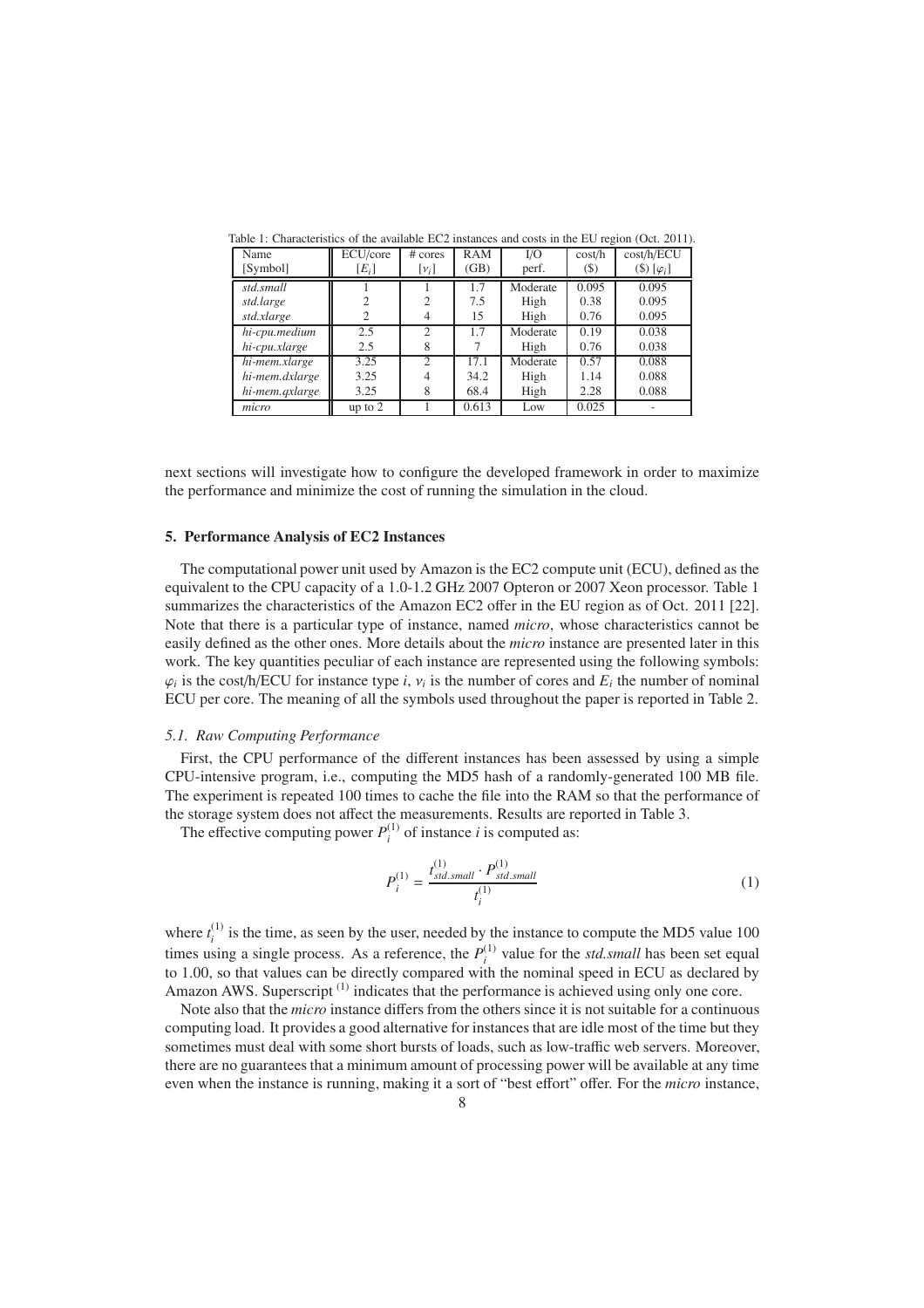|  |  |  | Table 2: Symbols used throughout the paper. |  |  |
|--|--|--|---------------------------------------------|--|--|
|--|--|--|---------------------------------------------|--|--|

| $\dot{i}$                                           | Instance of type i                                                            |
|-----------------------------------------------------|-------------------------------------------------------------------------------|
| $E_i$                                               | ECU/core for instance type $i$                                                |
| $v_i$                                               | Number of cores of instance type $i$                                          |
| $\varphi_i$                                         | Cost $(\frac{s}{h})/h/ECU$ of instance type i                                 |
|                                                     | Effective computing power of instance type $i$ using $N$ cores                |
| $P_{i(N)}^{(N)}$<br>$P_{i(N)}^{(N)}$<br>$C_i^{(N)}$ | Effective computing power parameter, i.e., $P_i^{(N)}$ normalized by $E_i$    |
|                                                     | Cost (\$) of one hour of instance type <i>i</i> considering its $p_i^{(N)}$   |
| $\boldsymbol{n}$                                    | Number of processes running in parallel                                       |
| $\boldsymbol{S}$                                    | Computing energy (ECU·h) needed to run a simulation                           |
| K                                                   | Number of instances used to run the simulation in the cloud                   |
| $T_S$                                               | Time (h) required to run a simulation, requiring energy S, in the cloud       |
| $C_S$                                               | $Cost$ (\$) of running a simulation, requiring energy S, in the cloud         |
| $\eta$                                              | Instance usage efficiency in the cloud                                        |
| $T_D$                                               | Time (h) spent to study and modify the algorithm in each cycle                |
| $T_C$                                               | Total time (h) of one cycle                                                   |
| $n_{PC}$                                            | Number of PCs needed to achieve the same time performance of the cloud        |
| $L_{PC}$                                            | Lifetime $(h)$ of a PC                                                        |
| $C_{PC}$                                            | Cost (\$) of a PC including running costs for $L_{PC}$                        |
| $N_{cy}$                                            | Number of cycles used for the development of a given technique                |
| $C_{cloud}$                                         | Total cost $(\$)$ of the cloud solution                                       |
|                                                     | Total cost $(\$)$ of the solution based on <i>n</i> PCs                       |
| $\begin{array}{c} C_{n_{PC}} \\ f \end{array}$      | Time increase factor due to operators working during daytime only             |
| $C_{ratio}$                                         | Ratio of the cost of the cloud solution to the cost of the nPC-based solution |

Table 3 shows the ECU/core declared by Amazon while time and effective computational power are averaged over several cycles of burst and slow-down periods. For completeness, note that when the *micro* instance performed at maximum computational speed, it reached  $P^{(1)} = 3.38$  in our experiments, while it provided only  $P^{(1)} = 0.09$  while in the slow phase. Due to this behavior, this type of instance will not be considered further in this work.

When multiple cores are available on a given instance processes can be run in parallel. Figure 3 shows the effective computing power of the various instances while performing the same CPU-intensive task (MD5 hash) using a different number of processes in parallel. The effective computing power parameter  $p^{(N)}$  is given by Eq. (2), where the time interval  $t_i^{(N)}$  $i^{(N)}$  refers to the time elapsed between the start of the first process and the end of the last running process, as

$$
p_i^{(N)} = \frac{t_{std.small}^{(1)} \cdot P_{std.small}^{(1)}}{t_i^{(N)} \cdot E_i}.
$$
 (2)

Note that, differently from Eq. (1), the *p* value is normalized by the nominal ECU/core value *E<sup>i</sup>* , so that values can be easily compared among them. As expected, performance tends to slightly decrease when the number of processes increases. This result confirms that each instance can be loaded with CPU-intensive parallel processes up to the number of cores without incurring in an unreasonable performance reduction.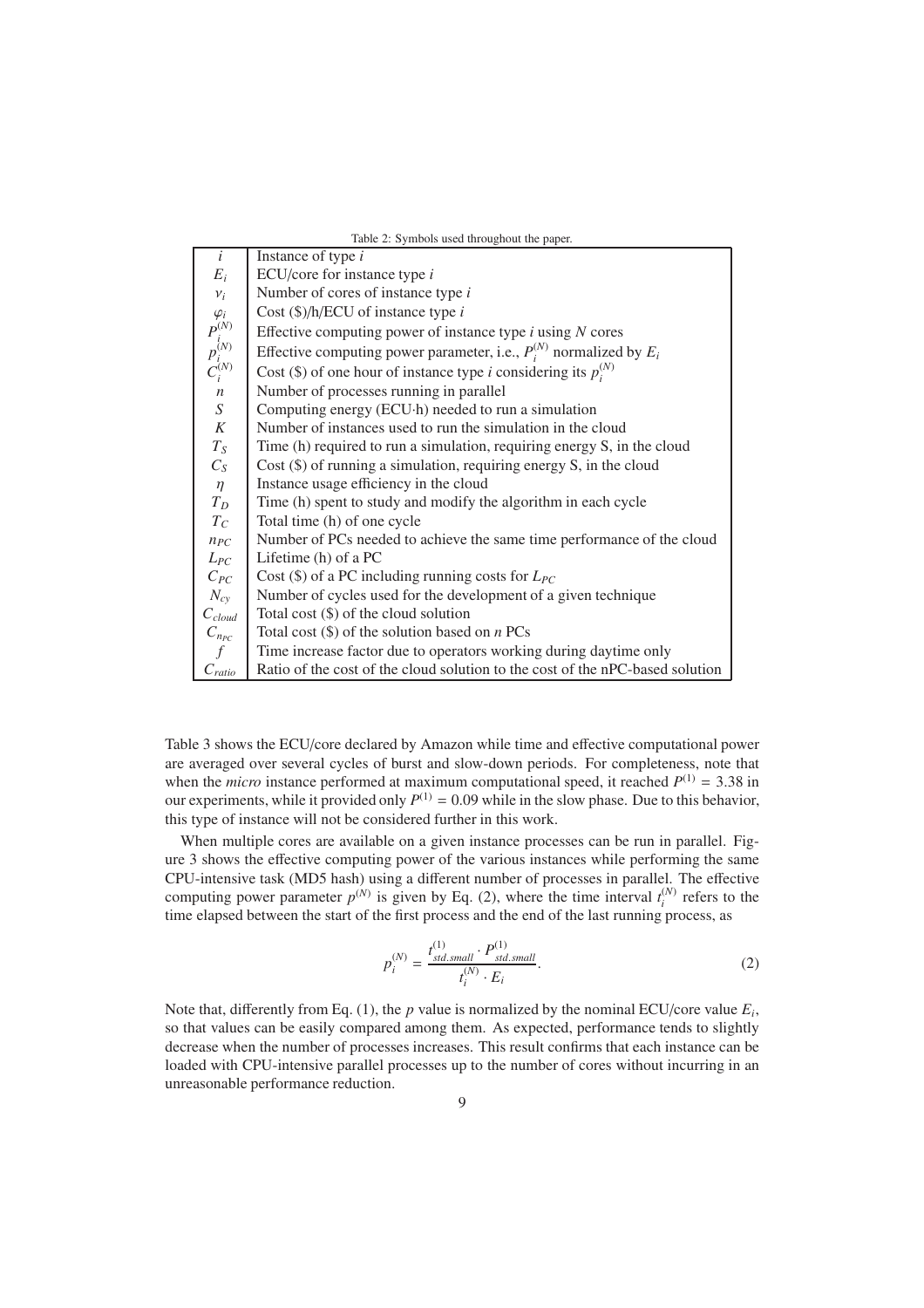

Figure 3: Effective computing power of parallel CPU-intensive tasks on different instances (normalized by the nominal ECU/cores).

Figure 4 shows the cost, per process, for one hour of each instance type for each effective computing power unit *p* as previously defined. The cost is defined as

$$
C_i^{(N)} = \frac{p_i^{(N)}}{v_i E_i \varphi_i \cdot n}
$$
 (3)

where  $v_i E_i \varphi_i$  is the cost of one hour of instance *i* and *n* is the number of processes running in parallel. Since the cost of the instance is constant regardless of the number of processes running on it, clearly the cost per process decreases when the number of processes run in parallel in the instance increases, up to the number of available cores. Note that each single point in Fig. 4 considers the effective computing power units *p* that can be achieved with that specific number of processes. Considering the MD5 hash task, the best performance cost ratio is provided by the *hi-cpu.xlarge* instance type, followed by the *std.xlarge*, *std.large* and *hi-cpu.medium*.

Table 3: Experimental measurements of CPU computing performance of EC2 instances, using only one core. Time refers to the MD5 task.

|               | Nominal   |            | Effective comp. power P |
|---------------|-----------|------------|-------------------------|
| Name          | ECU/core  | Time $(s)$ | $(stat. small=1.00)$    |
| std.small     |           | 100        | 1.00                    |
| std.large     |           | 36         | 2.78                    |
| std.xlarge    |           | 33         | 3.03                    |
| hi-cpu.medium | 2.5       | 42         | 2.38                    |
| hi-cpu.xlarge | 2.5       | 32         | 3.13                    |
| micro         | up to $2$ | 152        | 0.66                    |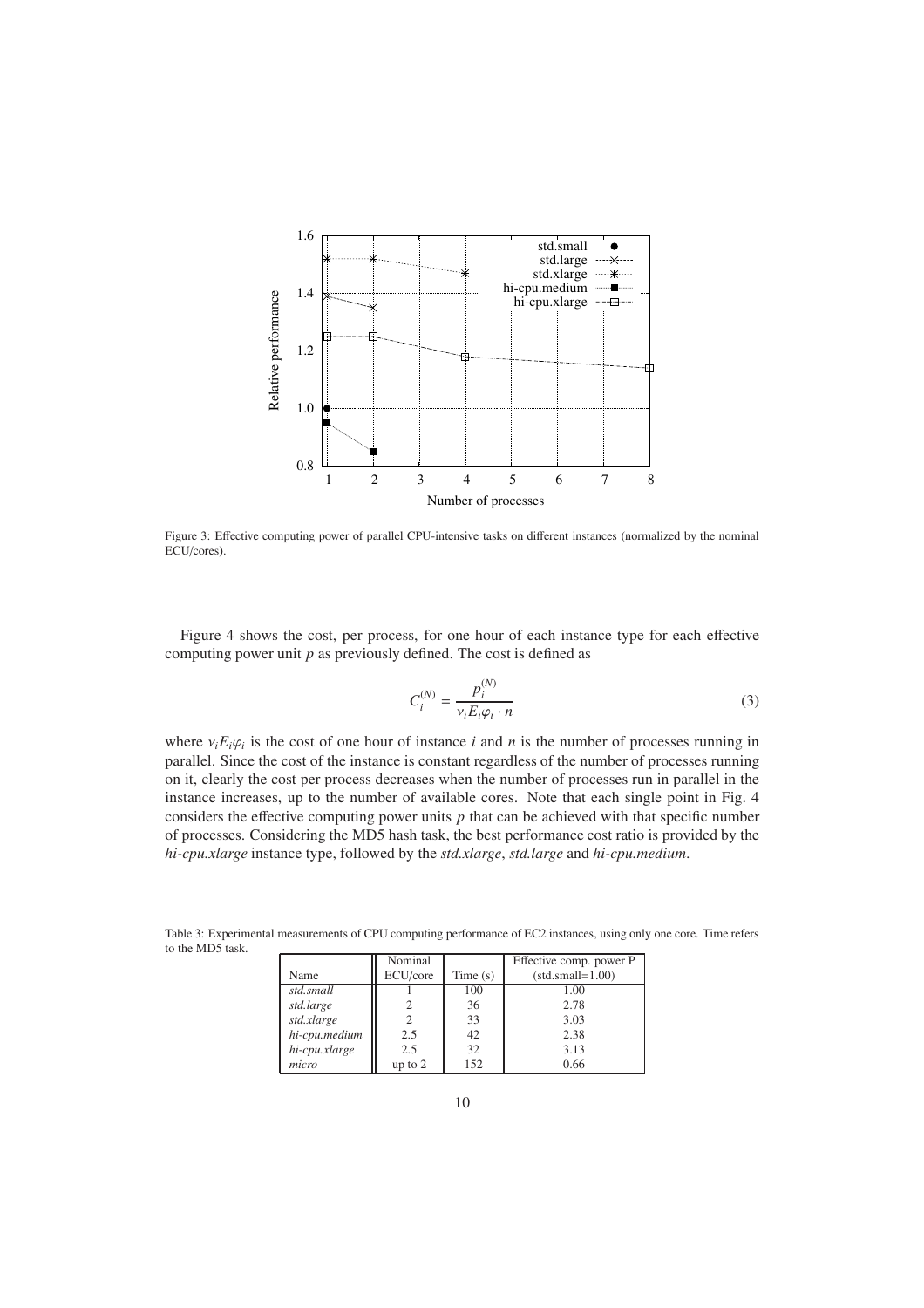

Figure 4: Cost per *p* units, for each process, depending on the instance type.

# *5.2. I*/*O Performance*

In addition to CPU-intensive tasks, the I/O performance of the various instances has also been measured. This is important since simulations often require I/O activity, especially when dealing with uncompressed video sequences as it is generally the case with video quality simulations. Table 4 reports the performance of the I/O subsystem, as measured by the *iozone* tool [23], for all the instances considered in this work. The tool has been run with record size equal to 32 KBytes and file size equal to a value larger than the maximum amount of available memory to reduce as much as possible the influence of the operating system disk cache. For convenience, the column named "I/O classification" reports the Amazon classification of the I/O performance, where "M" means Medium and "H" means High. The performance is mostly aligned with the classification, with higher values for the *std* instance types especially for write operations compared to the *hicpu* instances. However, note that, as stated by Amazon [22], due to the shared nature of the I/O subsystem across multiple instances, performance is highly variable depending on the time the instance is run.

|               | I/O      |       |       | Random | Random |
|---------------|----------|-------|-------|--------|--------|
| Instance type | classif. | Read  | Write | read   | write  |
| std.small     | M        | 1.41  | 2.31  | 1.11   | 1.19   |
| std.large     | Н        | 1.52  | 2.32  | 1.64   | 1.58   |
| std.xlarge    | Н        | 1.46  | 2.10  | 1.91   | 1.52   |
| hi-cpu.medium | M        | 1.00  | 1.00  | 1.00   | 1.00   |
| hi-cpu.xlarge | Н        | 1.47  | 1.29  | 1.50   | 0.92   |
| hi-cpu.medium | M        | 71317 | 14454 | 4545   | 8511   |

Table 4: Experimental measurements of I/O performance of the various instances, normalized values where *hicpu.medium*=1.00 (last row shows absolute values in KBytes/s, using record size = 32 KBytes.)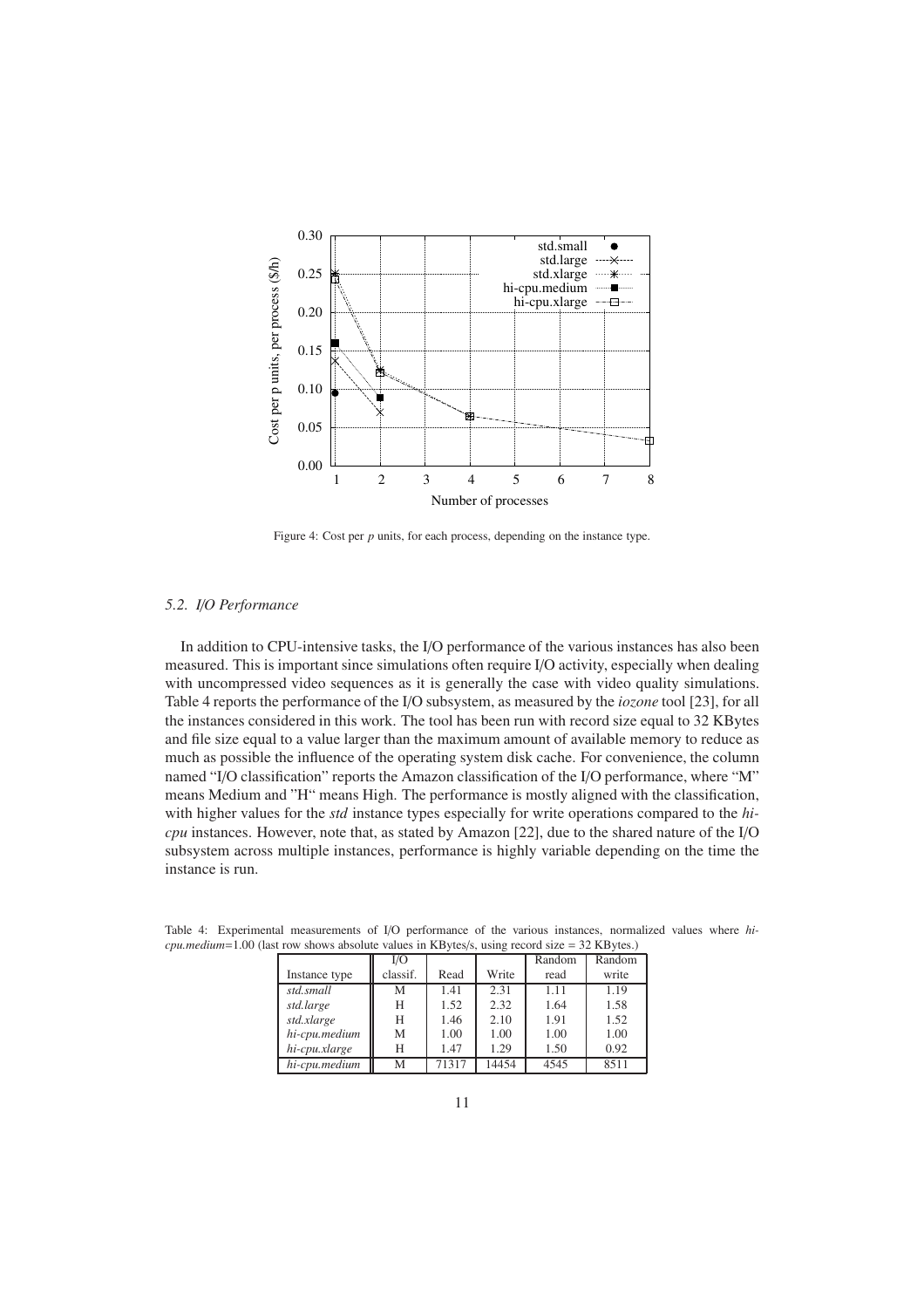| Parameter                            | Typical values    | Sim1                     | Sim <sub>2</sub> | Sim3           |
|--------------------------------------|-------------------|--------------------------|------------------|----------------|
| Resolution                           | $352\times288$ to | 352×288                  | 704×576          | 1280×720       |
|                                      | 1920×1080         |                          |                  |                |
| Pixels per frame                     | 100K-2000K        | 101,376                  | 405,504          | 921,600        |
| Sequence length (frames)             | 180-300           | 300                      | 300              | 300            |
| Uncompressed video sequence          | 26-890            | 43.5                     | 174              | 395.5          |
| (MB)                                 |                   |                          |                  |                |
| Input files, scripts and executables | $0.5 - 1$         | 0.61                     | 0.60             | 0.64           |
| (MB)                                 |                   |                          |                  |                |
| Channel realizations                 | $30 - 50$         | 50                       | 40               | 30             |
| # of values for channel parameter    | $3-5$             | $\overline{\phantom{0}}$ | 4                | 4              |
| (e.g., SNR)                          |                   |                          |                  |                |
| # of values for algorithm parame-    | $3 - 5$           | 5                        | 4                | $\overline{4}$ |
| ter (e.g., maximum packet size)      |                   |                          |                  |                |
| # of sequences                       | $4 - 5$           | $\overline{4}$           | 4                | $\overline{4}$ |
| Algorithm for quality measure        | SSIM,<br>PSNR,    | <b>PSNR</b>              | <b>SSIM</b>      | <b>PVQM</b>    |
|                                      | <b>PVOM</b>       |                          |                  |                |
| Total size of results (compressed)   | 200-600           | 595                      | 305              | 228            |
| (MB)                                 |                   |                          |                  |                |

Table 5: Parameters of some representative communication simulations.

#### 6. Case Study: Sample Simulations

#### *6.1. Simulation Characteristics*

In order to assess the performance in realistic cases, we describe the typical requirements of some multimedia communication simulations typically used in the research activities. The most important part of the dataset in multimedia experiments are the video sequences, typically stored in uncompressed format. Generally, sequence length ranges from 6 to 10 s at 30 frames per second, i.e., 180 to 300 frames. The corresponding size in bytes range from about 26 MB up to 890 MB depending on video resolution, from CIF ( $352\times288$ ) to FullHD ( $1920\times1080$ ). Typically, four or five video sequences are generally enough to represent a range of video contents suitable to draw reliable conclusions about the presented techniques. Since results are computed as the average performance over different channel realizations, to achieve statistically significant results from 30 to 50 different random channel realizations are needed. Moreover, often a couple of parameters can be varied, e.g., one in the channel model and one in the algorithms to be tested, thus three (minimum to plot a curve) to five values have to be tested for each parameter. Once each transmission simulation has been performed, the video decoder is run, e.g., the H.264 standard test model software [24] as done in this work, thus obtaining a distorted video sequence whose size in bytes is the same as the original uncompressed video sequence size. Finally, performance can be measured using various video quality metrics, ranging from simple mean squared error (MSE) that can be immediately mapped into PSNR values [25], the most commonly used measure in literature, to much more complex algorithms that tries to account for the characteristics of the human visual system, e.g., SSIM and PVQM [26, 27]. Note that once the previous performance metrics have been computed (typically, a single floating point number for each frame of the decoded sequence), the decoded video sequence can be discarded, therefore the maximum temporary storage occupancy is limited to the size of one video sequence. Table 5 provides actual values for three representative simulations, respectively a low, moderate and high complexity simulation, that will be used as examples in the remaining part of the paper. Note that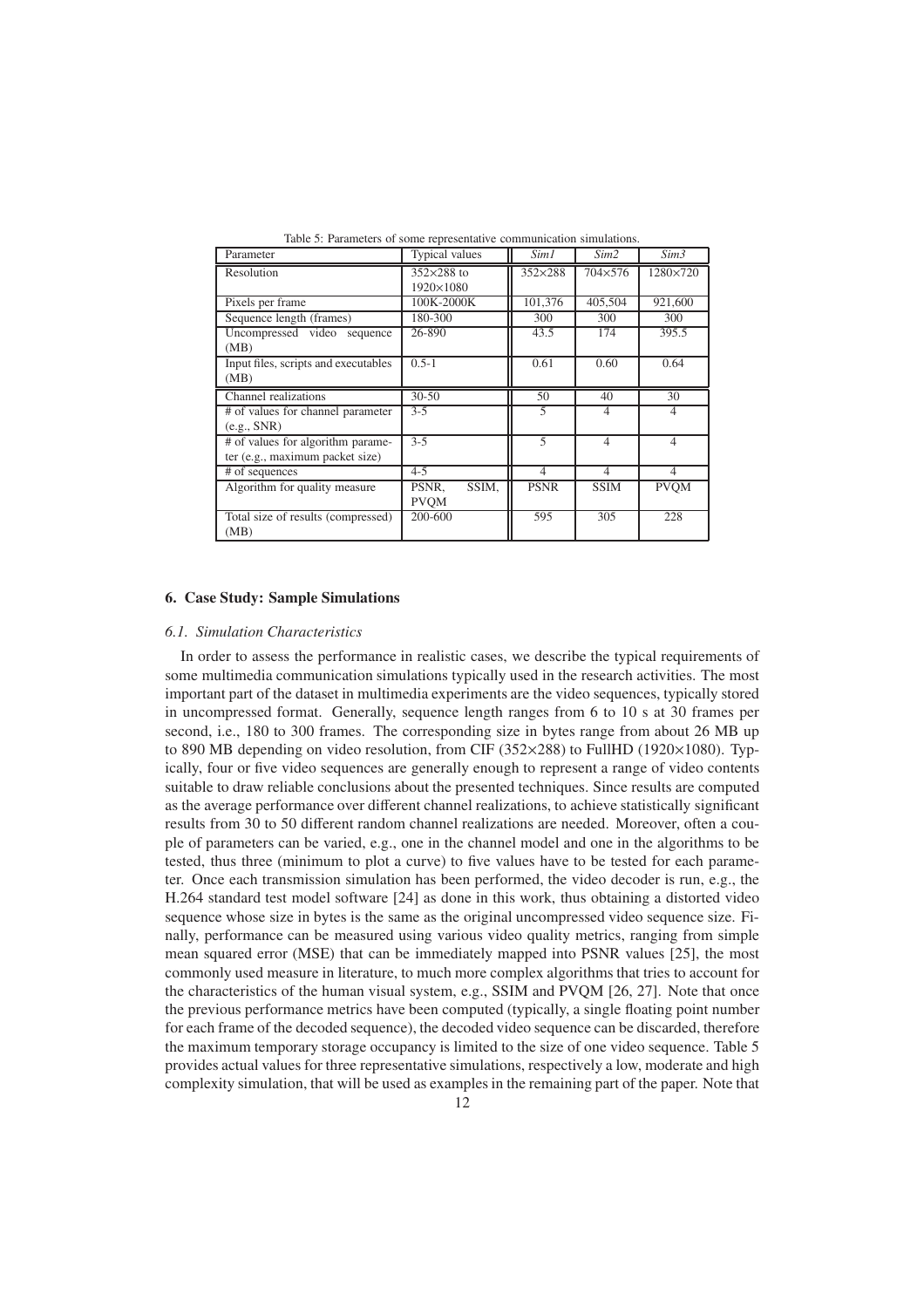

Figure 5: Relative time performance for various frame sizes and quality evaluation algorithms. Time is assumed to be equal to one for CIF frame size (about 100 Kpixel), evaluated with PSNR.

once the number of combinations of parameters has been decided, it is also possible to compute an estimate of the size of the results produced by the simulation, as shown by the last row of the table.

## *6.2. Simulation Complexity*

The time needed to run *Sim1* sequentially on, e.g., an Intel i5 M560 processor at 2.67 GHz with 4 GB RAM is about 29,500 s, i.e., more than 8 hours. It is clear that such a long time might significantly slow down the development of transmission optimization techniques, since every time modifications of the algorithm are made, for any reason, simulations should be run again. Therefore, speeding up simulations is definitely interesting.

Using all the computing power available on the *i5* computer requires 17,250 s to run *Sim1*. By means of a CPU-intensive task such as the MD5 hash described in Section 5.1, it can be seen that the computer performance is equal to about 2.75 ECU per core, i.e., 5.5 ECU total (assuming the performance achieved by the *std.small* instance as the reference, equal to 1 ECU). Using the same symbols introduced at the beginning of Section 5,  $v_{PC} = 2$  and  $E_{PC} = 2.75$ .

Thus, we conclude that *Sim1* would require about 26.38 hours on a 1 ECU processor, i.e., the computing energy *S* needed to run it is 26.38 ECU·h. Considering the nominal computational power stated by Amazon for the various instance types, the total cost would be 2.51 \$ when using the *std* family of instances or 1.00 \$ using the cheaper *hi-cpu* family of instances. The value is obtained by multiplying the computing energy *S* by  $\varphi_i$ , i.e., the cost/h/ECU shown in Table 1, which is the same for all instances belonging to the same family. Note that the cost obtained in this way is independent of the number of instances used to perform the simulation, since the code can be significantly parallelized as discussed in Section 3.

Varying the size of the video frame or the algorithm used to measure the video quality performance of the communication changes the computing energy needed for the simulation. Figure 5 shows that the amount of computations increases linearly with the frame size in pixels. Moreover,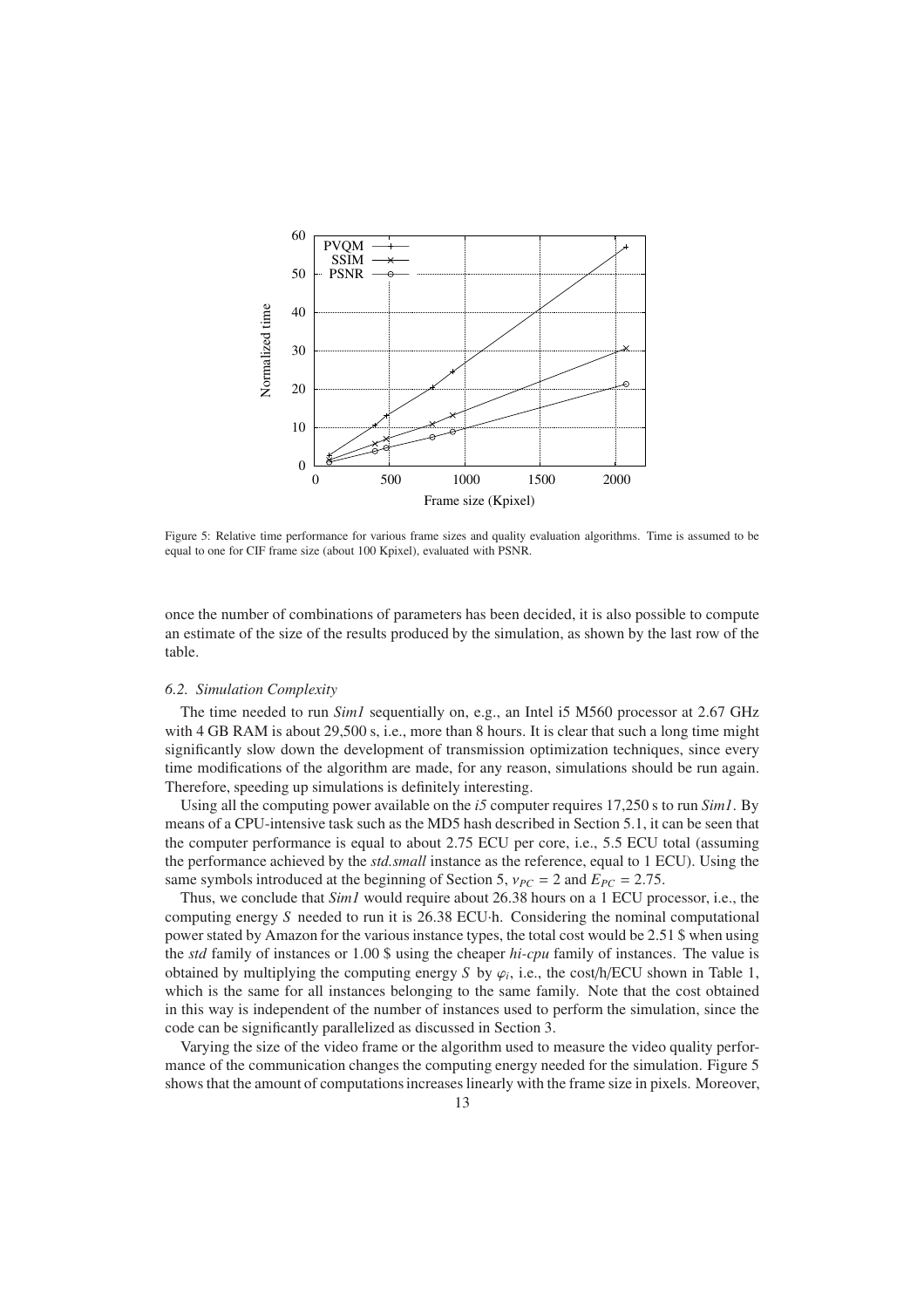Table 6: Computing energy (in brackets the additional energy for compression of final results), execution time and cloud costs on the cheapest family of instances depending on the simulation example.

|      | Sim. ID   Computing energy | Time on $i5$ | Cloud instance cost | of<br>Download |
|------|----------------------------|--------------|---------------------|----------------|
|      | (ECU·h)                    | PC(h)        | (\$)                | results $($ )  |
| Sim1 | $\parallel$ 26.38 (0.028)  | 4.80         | 1.00                | 0.06           |
| Sim2 | 101.27(0.014)              | 18.41        | 3.85                | 0.03           |
| Sim3 | 316.94 (0.011)             | 57.63        | 12.04               | 0.02           |

|      | Sim. ID   Upload of sequences (only   Upload script, exe and |                | Store<br>in | Download<br>Οİ |
|------|--------------------------------------------------------------|----------------|-------------|----------------|
|      | first time) $(s)$                                            | setup data (s) | S3(s)       | results $(s)$  |
| Sim1 | 4.4                                                          |                | 30.0        | 94.4           |
| Sim2 | 17.4                                                         |                | 4.4         | 48.3           |
| Sim3 | 39.6                                                         |                |             | 36.3           |

the computational cost of running more complex quality evaluation algorithms is approximately constant (in percentage) when compared with the PSNR algorithm. The SSIM algorithm incurs in about 50% increase with respect to PSNR, while the PVQM requires about 180% additional computation time.

Table 6 reports the complexity in terms of ECU·h of each sample simulation described in Table 5, as well as the time needed to run them on the *i5* PC using all CPU cores and the cost of running them in the cloud using the cheapest family of instance types. For a high-complexity simulation such as *Sim3*, the time required by the PC is more than two days.

# *6.3. Simulation Setup, I*/*O and Memory Requirements*

As highlighted in Section 4, during the preparation phase of the AMI, sequences could be preloaded in the AMI itself since it is likely that simulations have to be repeated many times during the development of multimedia optimization techniques, as described in Section 7.2. Storing data in the Amazon cloud (e.g. in the AMI) has a very limited cost, 0.15 \$ to store 1 GB for one month (fractions of size and time are charged on an hourly pro rata basis), which would be enough to hold nearly 6 sequences of the type employed in *Sim2*. Data transfer costs to the cloud are zero, while transferring from the cloud costs  $0.15$  \$ per GB. Transfer speed is not an issue since researchers can typically use high speed university network connections. For instance, from the authors' university in Italy the typical transfer speed to and from an active instance in the AWS region in EU (Ireland) is about 11 MB/s and 6 MB/s respectively. In our tests, the most critical part has been transferring from an active instance to the S3 storage within the Amazon infrastructure, at the end of simulations when files have to be stored in S3. This could be done at an average of 3.3 MB/s from each instance. Downloading large files from S3 to a local PC in the university can be done at about 6.3 MB/s.

Table 7 shows the transfer times needed to load uncompressed sequences, transfer scripts, executable and control files needed to run the simulation, and to collect the results, including time to store data in S3 (for each instance). Note that in the provided examples, for simplicity, results are stored in text files that are then compressed and downloaded. The data size is determined by the number of combinations of parameters, which is the highest in *Sim1*, thus this implies more data to download. However, the time is quite limited (about one minute and a half in the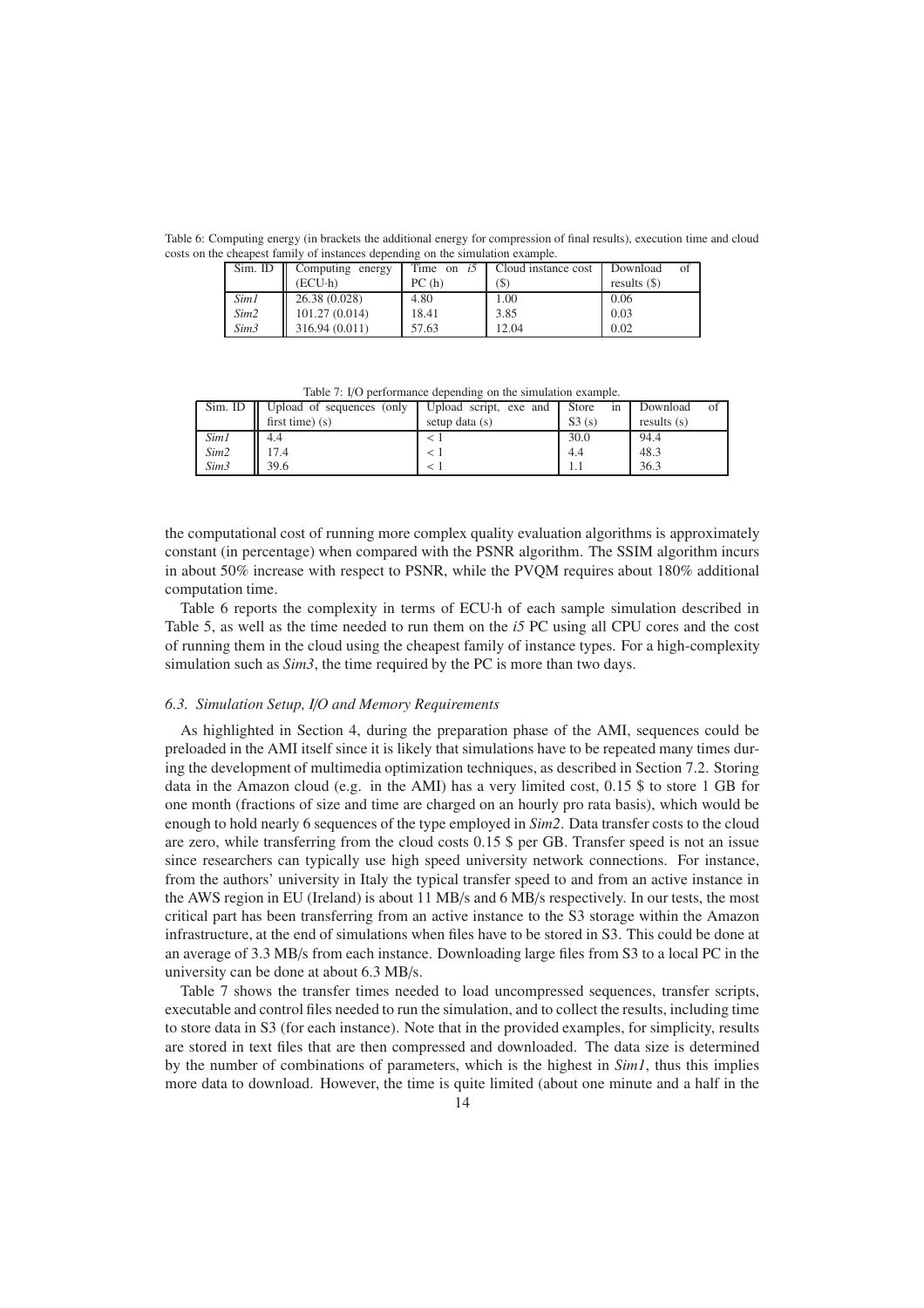Table 8: Improvement of execution time using a RAM disk instead of the default Amazon storage (EBS) for the instance. *Hi-cpu.medium* instance type.

| Sim. ID          | Time reduction $(\%)$ |
|------------------|-----------------------|
| Sim1             | 40                    |
| Sim <sub>2</sub> | 0.9                   |
| Sim3             |                       |

worst case) if compared with the duration of the simulation, and could be further reduced by storing data in a more optimized way, e.g., using a binary format to represent numbers instead of text. The computing energy needed to compress result files has already been accounted for in Table 6. In our experiments instance activation times have always been less than about 45 seconds, with typical values around 30, therefore they are comparable or sometimes less than the time needed to download the results and much less than the time needed to run simulations at the most cost-effective tradeoff point, i.e., about one hour, as it will be determined in Section 7.

The types of computations involved in multimedia communications are typically CPU intensive. However, it is often necessary to move large amounts of data within the computer system (e.g., reading and writing large files, that is, the video sequences). The operating system disk cache almost always helps in this regard by using a large amount of memory for this purpose, thus effectively keeping most of the data in memory. An alternative approach to ensure that RAM is used to access these files could be to create, for instance, a RAM disks and keep the most critical files there, such as the video sequence currently tested. We experimented with this solution, moving all files to a RAM disk whose size is about 80% of the available memory, and measuring the values shown in Table 8. Some modest improvements can be achieved in the case of *Sim1* (4%) while they are negligible for *Sim2* and *Sim3*. An additional experiment, not shown in the table, which uses the PSNR quality measure and the video frame resolution employed in *Sim3* shows 9.2% time improvement. We attribute this behavior to the fact that when the PSNR quality measure is used, it is much more important to have fast access to the video sequence files (both the original and the decoded one for the current simulation experiment) since the PSNR only performs very simple computations. For more CPU-intensive algorithms such as SSIM and PVQM there is almost no improvement in faster access to the video files. However, even 9.2% time improvement is not sufficient to justify the use of instances with much more memory, which cost more than twice for unit of computational power.

## 7. Analytical Analysis

## *7.1. Single Simulation*

In order to mathematically characterize the time and cost needed to perform a given simulation, the following notation is introduced. The amount of workload associated with the given simulation is denoted by  $S$ , as already mentioned. Let  $K$  be the number of instances used to perform the simulation, and *i* be the type of the instances, assuming that only one type is used to run the whole simulation. The other variables, corresponding to the characteristics and costs of each instance type, have already been defined in Section 3.

The time *T<sup>S</sup>* needed to perform a given simulation that requires *S* computing energy using *K* instances of type *i* is given by

$$
T_S(i, K) = \frac{S}{v_i E_i K}.
$$
\n<sup>(4)</sup>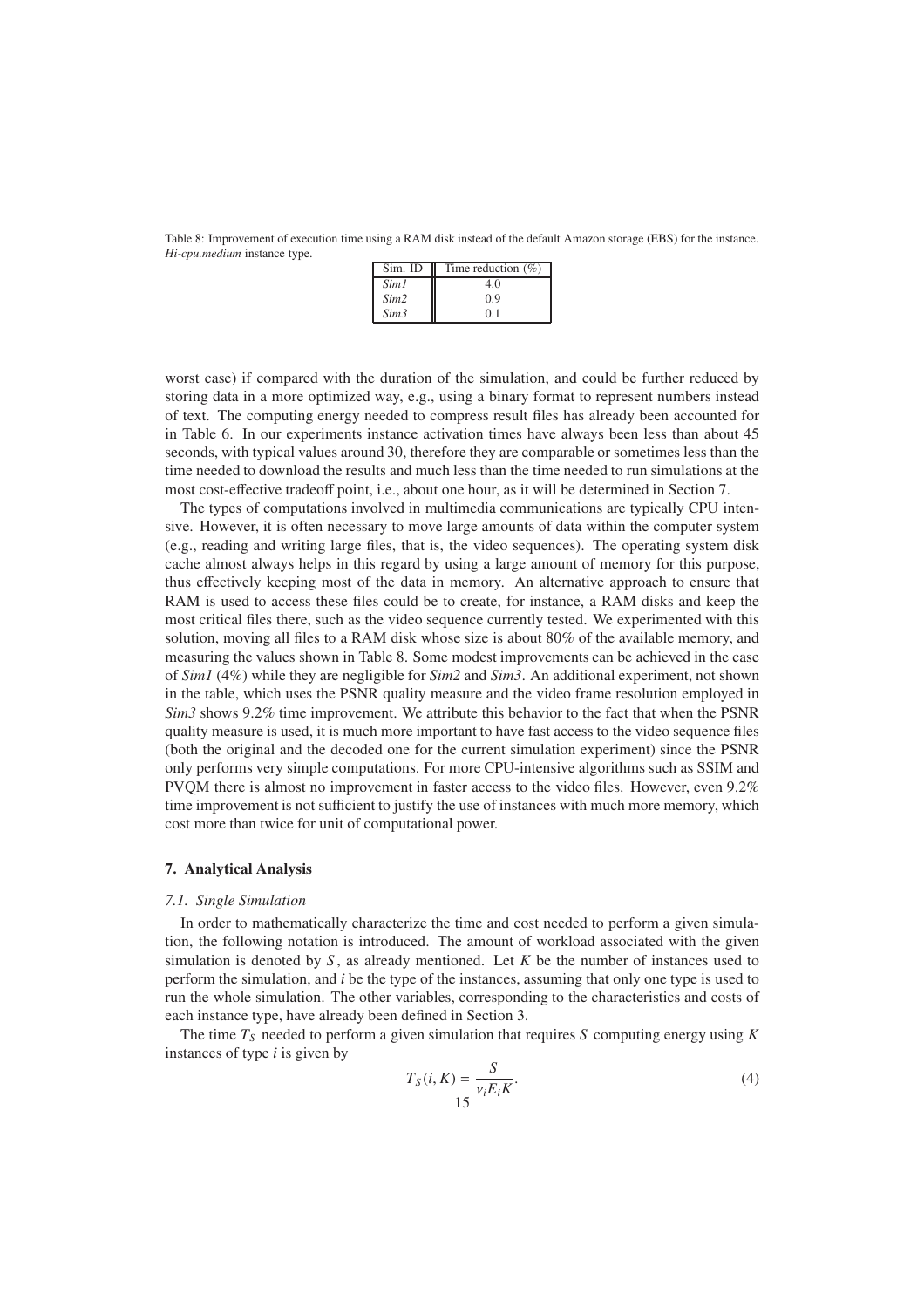

Figure 6: Efficiency as a function of the actual time used to perform the simulation.

The value is inversely proportional to the number of instances  $K$ , i.e., the computation speed can be increased as desired, provided that the simulation task can be split in a sufficiently high number of parallel processes, by just increasing the number of instances *K*.

However, note that Amazon charges every partial hour as one hour, therefore the exact cost of running the given simulation is obtained by rounding up the time used on each instance to the nearest integer hour. Cost is given by

$$
C_{S}(i, K) = \nu_{i} E_{i} \varphi_{i} K[T_{S}(i, K)] = \nu_{i} E_{i} \varphi_{i} K\left[\frac{S}{\nu_{i} E_{i} K}\right]
$$
(5)

where the [·] function represents the smallest integer greater than or equal to the argument.

We introduce an efficiency value  $\eta$  which represents the ratio of the time interval in which each instance is performing computations to the time interval the instance is paid for, that is,

$$
\eta = \frac{T_S(i, K)}{[T_S(i, K)]}.\tag{6}
$$

Eq. (6) presents the behavior shown in Figure 6. The function has periodic local maxima (value equal to 1) when *T<sup>S</sup>* is an integer number of hours, and it can be lower bounded as

$$
\eta > \frac{T_S}{1 + T_S} \tag{7}
$$

implying that efficiency tends to 1 for  $T<sub>S</sub>$  values much greater than 1 hour.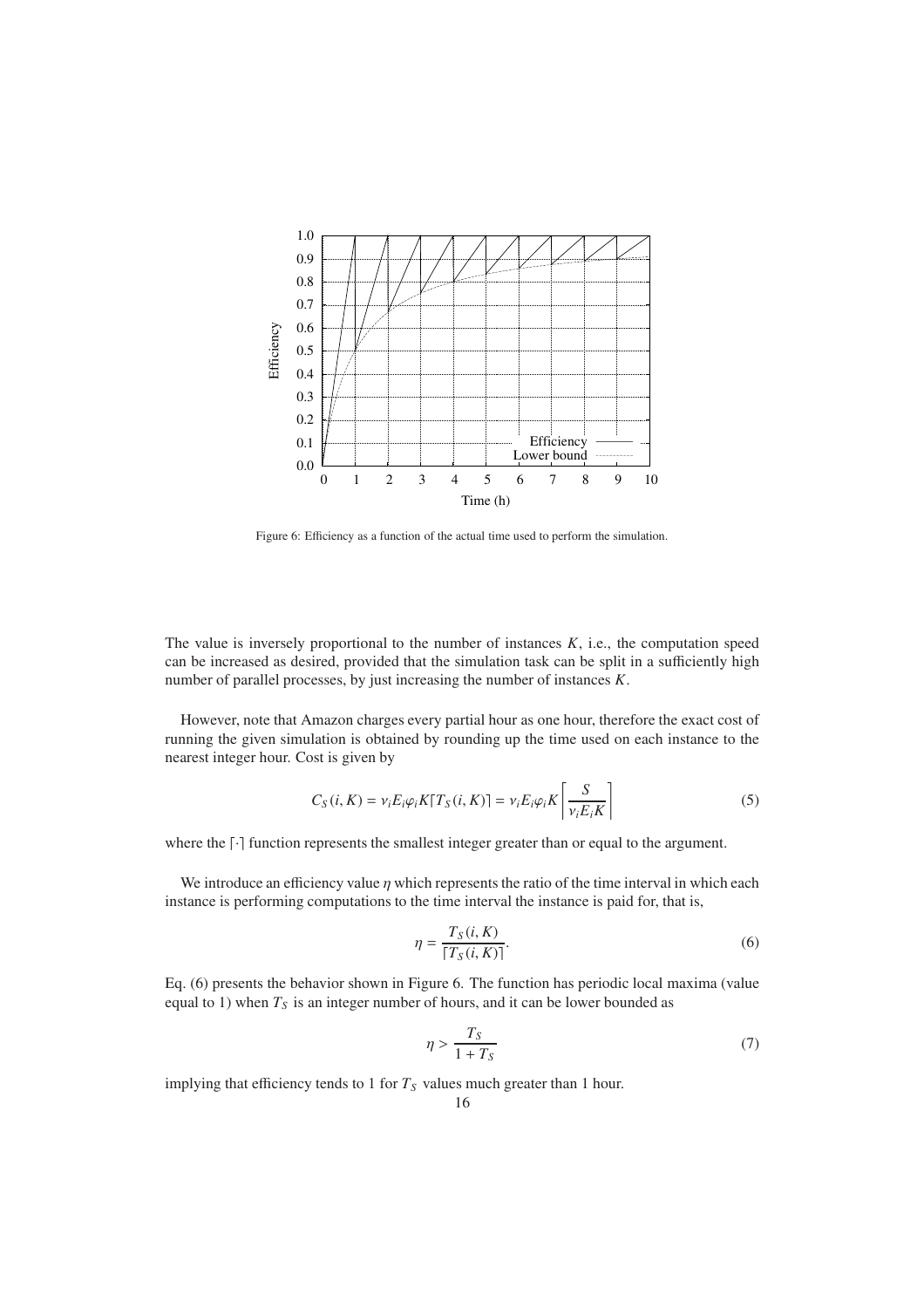

Figure 7: Total cost of *Sim1* as a function of the time that would be needed to complete all the tasks according to the nominal ECU values. Labels within the graph show the number of instances (*K*) corresponding to the point (with the name of the instance type in case of ambiguity.)

Eq. (5) can be rewritten as

$$
C_{S}(i, K) = \frac{\nu_{i} E_{i} K}{S} S \varphi_{i} \left[ \frac{S}{\nu_{i} E_{i} K} \right] =
$$
  

$$
S \varphi_{i} \frac{\left[ \frac{S}{\nu_{i} E_{i} K} \right]}{\frac{S}{\nu_{i} E_{i} K}} = S \varphi_{i} \frac{\left[ T_{S}(i, K) \right]}{T_{S}(i, K)} = \frac{S \varphi_{i}}{\eta}.
$$
 (8)

It is clear that there is a lower bound to the cost of simulation *S*, that is equal to  $S\varphi_i$ , achieved when the efficiency is one. This happens when the simulation time is exactly a multiple of one hour. In all other cases,  $\eta$  < 1 and the cost is higher than the minimum value  $S\varphi$ . Efficiency tends to one when simulation time increases. Now consider a simulation time shorter than one hour:  $[T<sub>S</sub>] = 1$ . Substituting  $[T<sub>S</sub>]$  in Eq. (5) and using Eq. (4), the cost for the specific case  $T<sub>S</sub>$  < 1 can be written as

$$
C_S = \frac{S\varphi_i}{T_S}.\tag{9}
$$

The previous equation shows that in such a condition, i.e., maximum simulation speed up, due to the Amazon pricing policy on partial hours, the cost is inversely proportional to simulation time.

For the *Sim1* test case the cost that would be needed to complete all the tasks according to the nominal ECU values is shown in Figure 7. Each line represents a different instance type. Each point on the line corresponds to a different number of instances *K*. For high values of simulation time, curves are approximately flat since the efficiency  $\eta$  is high, therefore cost is almost constant. When the simulation time is decreased by increasing the number of instances *K*, curves tend to follow an hyperbolic trend, which is due to the trend of the lower bound on the efficiency. However, efficiency oscillates between the lower bound and one, therefore the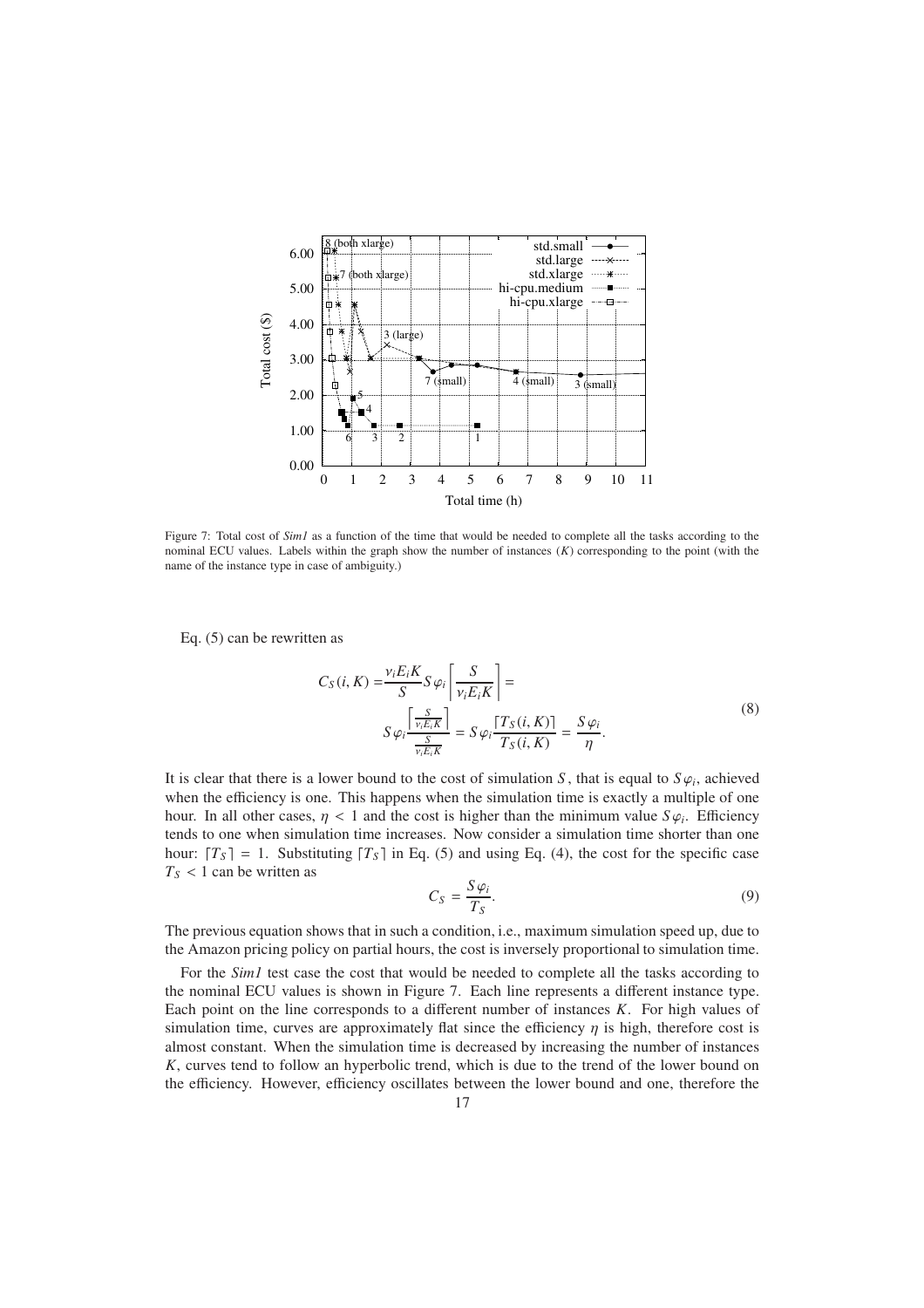Table 9: Experimental measurements of computing performance of EC2 instances using as many processes as the number of available cores (*Sim1*).

|               | Nominal  | Number   | Effective comp. power P |
|---------------|----------|----------|-------------------------|
| Name          | ECU/core | of cores | $(stat. small=1.00)$    |
| std.small     |          |          | 1.00                    |
| std.large     |          |          | 1.54                    |
| std.xlarge    |          |          | 1.32                    |
| hi-cpu.medium | 2.5      |          | 2.37                    |
| hi-cpu.xlarge | 2.5      |          | 1.36                    |

hyperbolic trend is often interrupted. When time is lower than one hour, the trend becomes hyperbolic for all the instance types, as stated by Eq. (9). Moreover, only two hyperbolae are present, which indeed correspond to the two possible  $\varphi_i$  values, set by Amazon for the two considered families of instances, that is, *std* and *hi-cpu*.

Note that the previous analysis do not consider the cost of disk I/O operations on the Amazon cloud computing platform. However, in all our experiments, this has always been negligible compared to the instance costs as detailed in Section 6.3.

The previous analysis assumes that the nominal computing power, in terms of ECU stated by Amazon, allows to compute the running time of a given task on any type of instance. Actually, this is not true, as already shown in Table 3 for the case of a CPU-intensive task. Actual tests on EC2 have been performed by running, using the developed framework, a small set of each of the simulations included in *Sim1*, *Sim2* and *Sim3*. The proposed framework has been configured, each time, to use different types of instances, so that we computed the processing power that can be achieved by using every type of instance. For every run, only one type of instance was tested, i.e., we did not mix instances of different types to make performance comparison easier. Results are reported in Table 9 for *Sim1*, with reference to the performance provided by the *std.small* instance type. Note that these results only apply to the considered simulation, since they are influenced by both CPU and I/O activity. For each instance, a number of processes equal to the number of available cores has been used to maximize the exploitation of the resources of each instance. It is clear that the best performance is provided by the *hi-cpu.medium* instance type. We attribute this behavior to the low number of virtual cores, which seems to perform better in the EC2 infrastructure, and to the fact that the *hi-cpu* family of instances is probably better suited for mainly CPU-bounded tasks such as the ones of our simulations.

To get a clear overview of the actual performance that can be achieved through the Amazon infrastructure, Figure 8 shows the actual times and costs that can be achieved by using our proposed framework in order to run all the tasks included in *Sim1*, with various tradeoffs between time and cost, depending on the number of instances and the instance types. A comparison with Figure 7 shows the same general trend, but there exists some discrepancies with respect to the theoretical behavior expected by the nominal ECU values. From Figure 8 it is clear that the most convenient instance type, in terms of both time and cost, for this particular type of simulation is the *hi-cpu.medium* one. The same applies to *Sim2* and *Sim3*.

As a final remark, note that Figure 8 do not show the point corresponding to running the simulations on the dedicated computer since the price would be more than two orders of magnitude higher than the one shown for the same set of simulations in the cloud, while the time is fixed at 17,250 s, that is, nearly 5 hours. The next section includes a comparison of the time and cost, in a realistic usage case, for the development of a new transmission algorithm based on simulation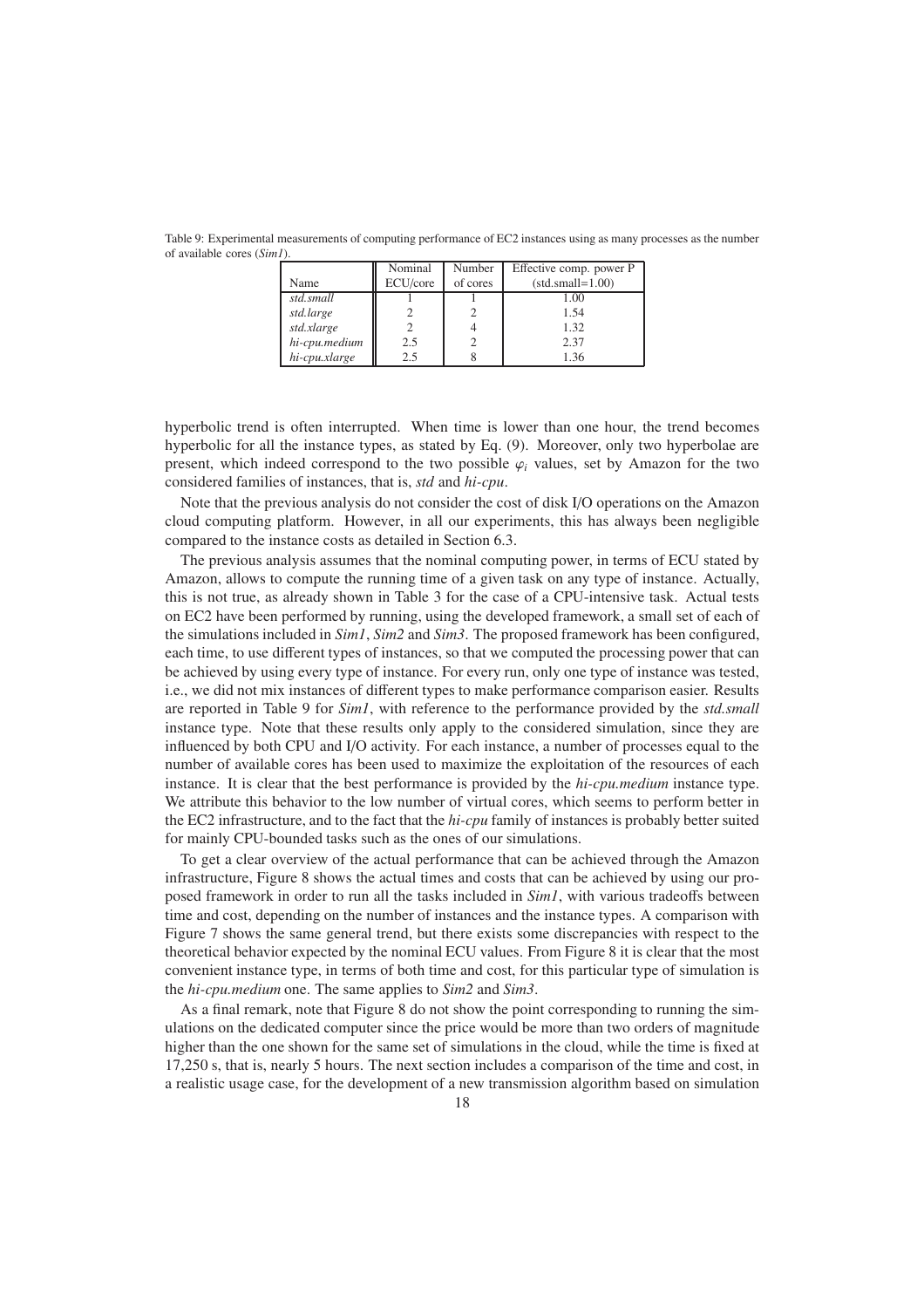

Figure 8: Total cost of *Sim1* as a function of the time needed to complete all the tasks in actual simulations. Different points on the same line correspond to different numbers of deployed instances *K*. Labels within the graph show the *K* value corresponding to the point.

results obtained by means of the dedicated computer or the cloud system.

#### *7.2. Multiple Simulations*

This section aims at quantifying the costs and speed up of the cloud computing solution with respect to the dedicated computers solution when simulations are part of an actual research activity. In such a scenario, simulation experiments such as *Sim1*, *Sim2* and *Sim3* are run many different times to investigate, improve and refine the performance of the algorithms. In order to investigate the cost and time required by using a cloud simulation system rather than a PC we assume that the research activity that leads to the development of a new algorithm is composed by a number of consecutive simulation cycles. A simulation cycle is the basic unit of the development process. One simulation cycle includes the time needed for investigation and a few modifications of the algorithm as well as the time needed to run the simulations once, i.e.,

$$
T_C = T_D + T_S \tag{10}
$$

where  $T_c$  is the duration of the simulation cycle,  $T_D$  is the time spent to study and modify the algorithm, and  $T<sub>S</sub>$  is the time spent to perform the simulation, either using the cloud computing or the dedicated computer solution. Figure 9 illustrates the situation.

Moreover, in order to better model reality, we consider that operators (e.g., researchers) will work during the daytime only. Therefore, if the  $T<sub>D</sub>$  implies that the operators' work cannot be terminated within the day, the remaining part of the work will be carried out at the beginning of the next day. When the work is terminated, a new simulation cycle can start. Clearly, if simulations extend past the end of the working day, they can continue since, of course, computers can always work at night. Figure 10 illustrates the situation. In the following, we assume a working day equal to 11 hours and *T<sup>D</sup>* values ranging from one hour up to the duration of the working day.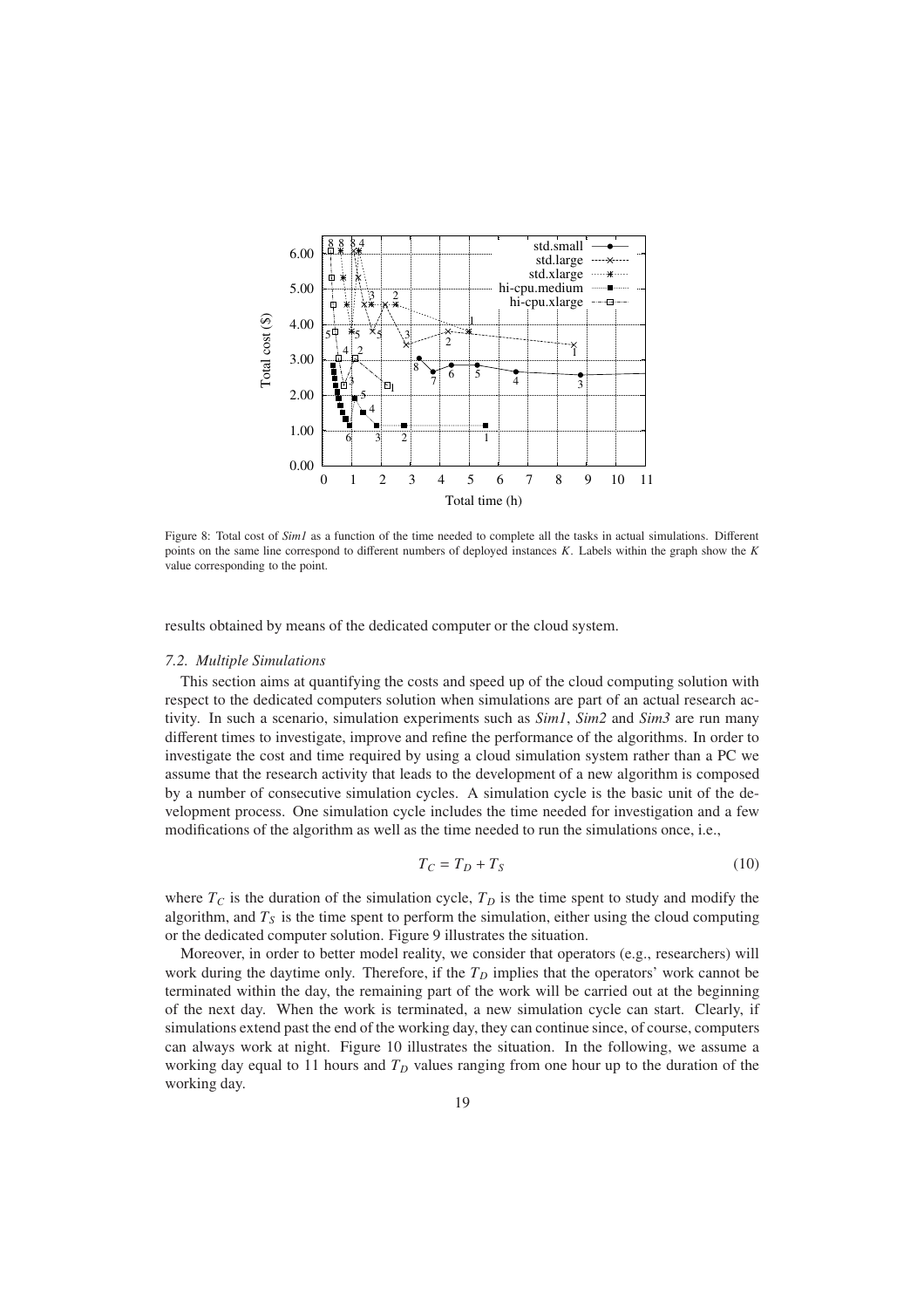

Figure 9: Diagram of the basic structure of a simulation cycle.



Figure 10: Diagram of the simulation cycle considering that operators do not work at night.

To better understand the implications of working during the daytime only, the total time needed to perform all the simulation cycles in the *Sim1* scenario with PC-based simulations using the *i5* computer is shown in Figure 11. When operators can work at any time, time linearly increases with  $T_p$ , as expected. The behavior is more irregular (but still monotonic as a function of  $T_p$ ) when operators work during daytime only. The irregular behavior is due to the fact that the total time strongly depends on when the simulation in each cycle ends. If the ending time of the simulation does not allow the operators to prepare and start the simulation of the next cycle before the end of the working day, all the night elapses without any activity being performed, thus increasing the total time. In the remainder of the paper we will always compute the total time in the more realistic situation in which operators work during daytime only.

In the following, different values of  $T<sub>D</sub>$  as well as different simulations (i.e., different  $T<sub>S</sub>$ values) will be considered to identify which are the conditions that lead to the highest advantage when using the cloud solution instead of the PC-based solution. As shown in Figure 12, the total time required to perform all the simulation cycles (20 in the figure) increases almost linearly with  $T_D$  when using the cloud which correspond to  $T_S = 1$  h for any simulation set, since this is the best cost-performance tradeoff point as explained in Section 7.1. However, many simulations such as, e.g., *Sim1*, *Sim2* and *Sim3* have much higher *T<sup>S</sup>* when carried out using the *i5* PC. In such conditions, the  $T<sub>D</sub>$  influence on the total time is more limited in certain intervals. The difference between the curve for a given  $T<sub>S</sub>$  and the bottom curve corresponding to  $T<sub>S</sub> = 1$  h can be seen as a measure of convenience (in terms of speedup) of moving the simulation to the cloud. The speedup itself is shown in Figure 13. For simulations such as *Sim1* a significant speedup can be achieved especially when the  $T<sub>D</sub>$  value is low while it reduces when  $T<sub>D</sub>$  is close to a whole working day, that is, 11 hours. For simulations with higher  $T<sub>S</sub>$  values, very large speedups can be achieved for low  $T<sub>D</sub>$  values while the speedup is more limited when  $T<sub>D</sub>$  is close to 11 hours.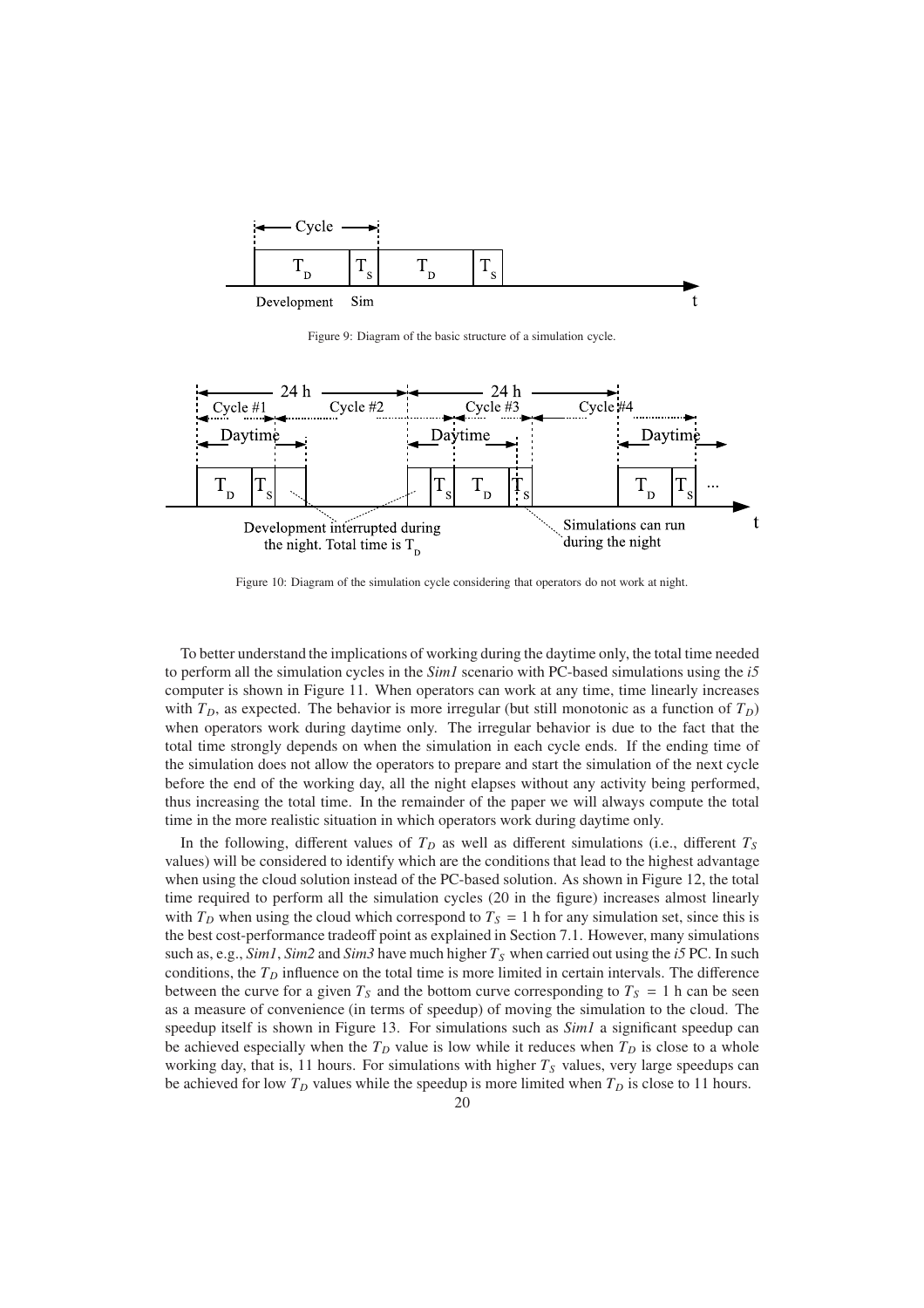

Figure 11: Comparison of the total time needed to perform all the simulation cycles when it is assumed that operators work also during the night as soon as simulation finishes, or during daytime only. *Sim1*, PC-based simulations using the *i5* computer  $(T_S = 4.8 \text{ h})$ .

## *7.3. Cost Comparison*

The best performance in terms of time is always achieved by using the cloud since the *T<sup>S</sup>* value can always be reduced at approximately one hour while the cost remains the same. To perform computations at least as fast as the cloud solution does,  $n_{PC}$  PCs are needed, where

$$
n_{PC} = \left\lceil \frac{S}{\nu_{PC} E_{PC}} \right\rceil. \tag{11}
$$

However, the number of PCs can be reduced if the performance constraint is relaxed. Figure 14 shows that if a moderate increase of the total time is allowed, e.g., 30%, the number of PCs reduces, for instance, from 5 to 3 in for the *Sim1* case when *T<sup>D</sup>* is equal to 3 hours. In general, higher  $T<sub>D</sub>$  values lead to a faster decrease of the number of PCs, since the importance of the simulation time decrease when compared to the total time, as well as simulations can run at night thus using time that is not used by the operators. For instance, for  $T<sub>D</sub> = 10$  h only one PC is needed if a modest 10% total time increase is allowed, because for both the cloud and the PC solution it is necessary to wait for the next day to continue the work (1 hour simulation using the cloud has the same effect, in terms of total time, to 4.8 hours using the PC). Figure 15 shows similar results for the case of *Sim2*.

Once the number of PCs is known, it is possible to compare the cost of the cloud based solution with the amount of money that would be needed to purchase and run the PCs. In the following we assume that the lifetime  $(L_{PC})$  of a PC is 3 years and its cost is about 1,000 \$. Other costs are difficult to quantify, such as management costs, hardware failures, renting rooms and necessity of advance planning for buying/placing the computers. However, some are easy, such as electricity costs. For instance, in Italy the price for a 100 W electricity load used continuously, 24 hours a day, is about 10 \$/month (assuming  $1 \in \equiv 1.35$  \$). Thus the cost  $C_{PC}$  of maintaining a PC for its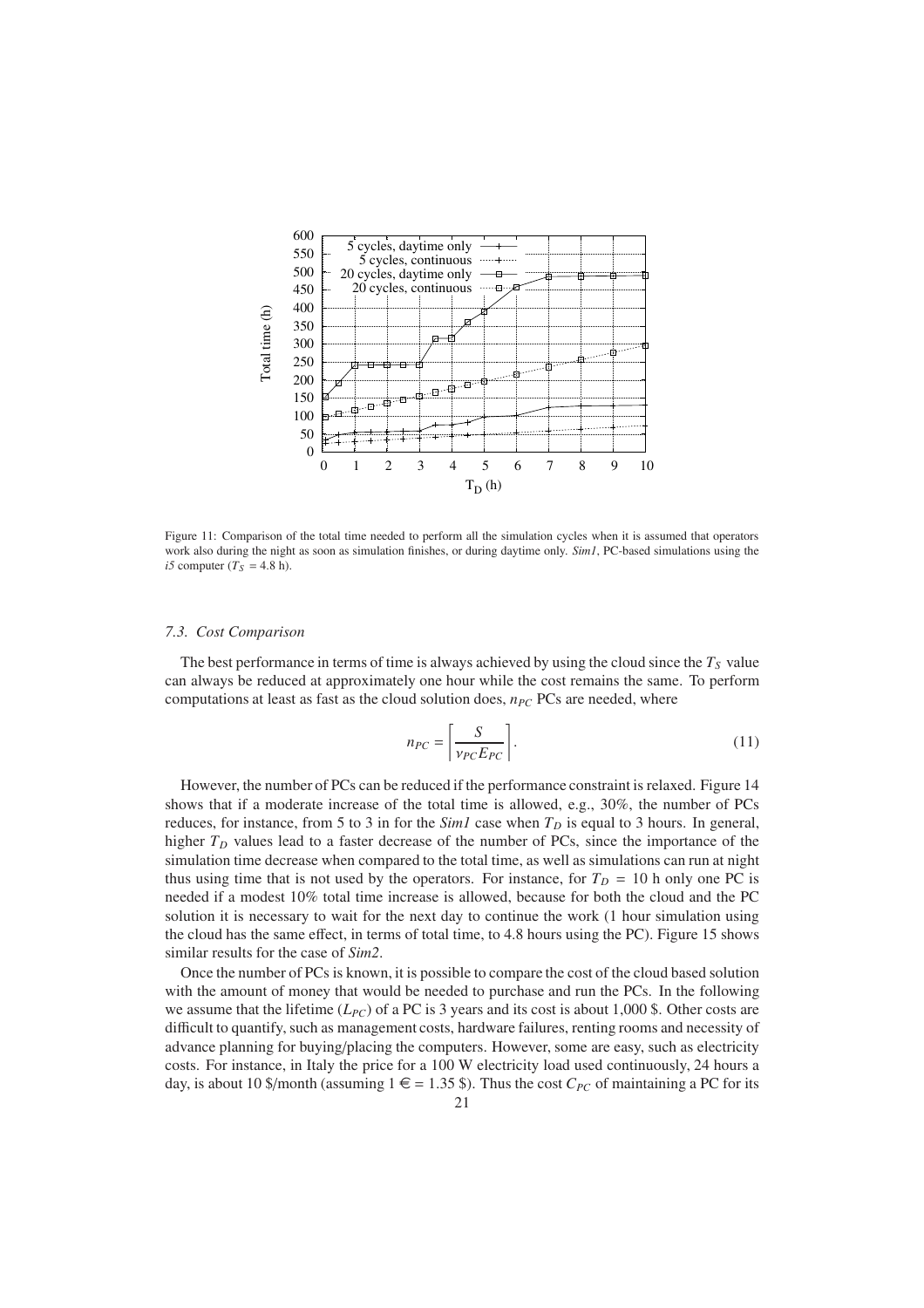

Figure 12: Comparison of the total time needed to perform 20 simulation cycles, as a function of the time  $T_D$  needed by the operators to work between simulations and the time needed to run the simulation itself *T<sup>S</sup>* .



Figure 13: Speedup that can be achieved using the cloud considering different simulations, i.e., *T<sub>S</sub>* values (20 cycles, cloud vs one *i5* PC).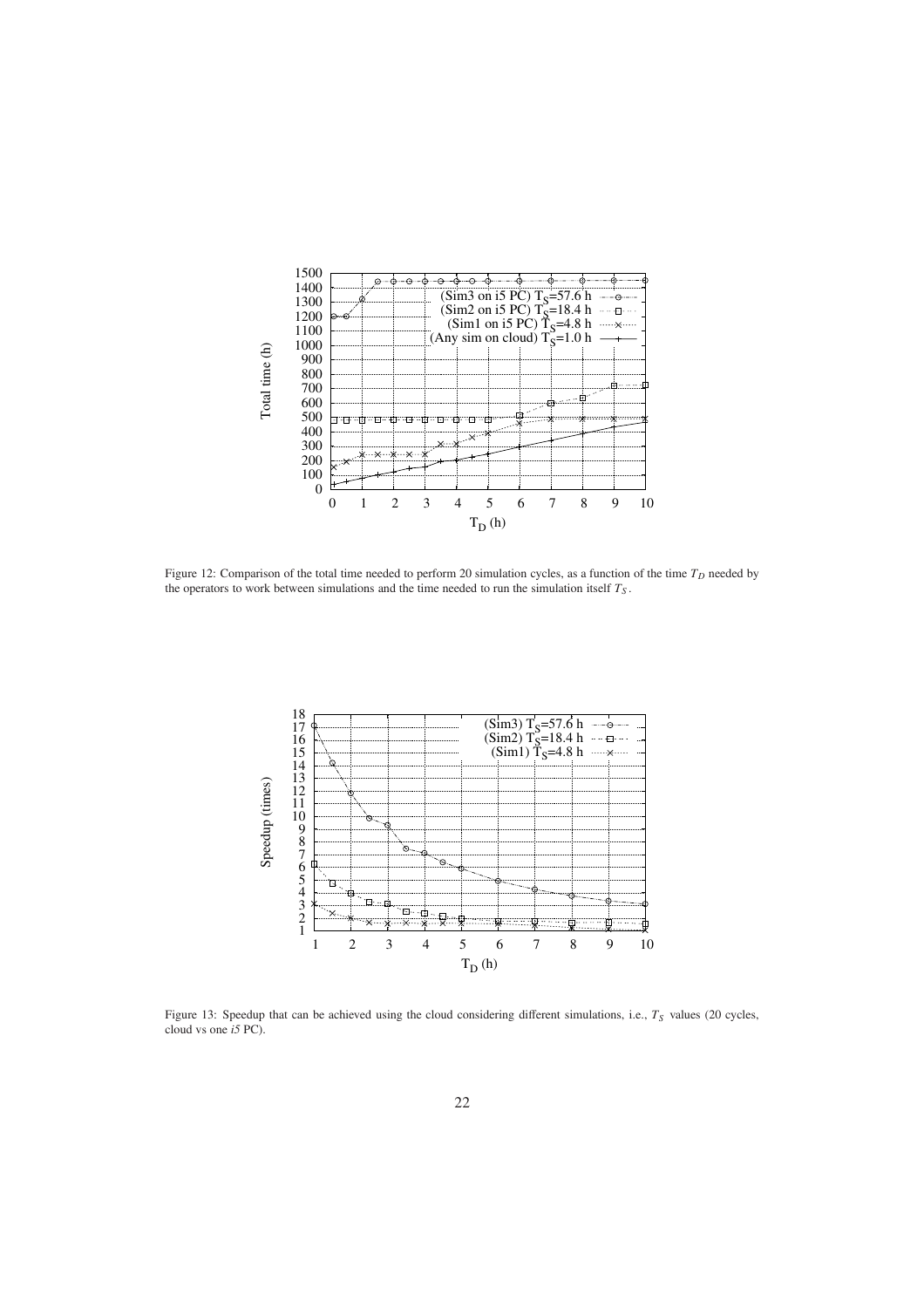

Figure 14: Number of PCs needed to achieve the same performance or performance proportional to that of the cloud solution in the *Sim1* case (20 simulation cycles).



Figure 15: Number of PCs needed to achieve the same performance or performance proportional to that of the cloud solution in the *Sim2* case (20 simulation cycles).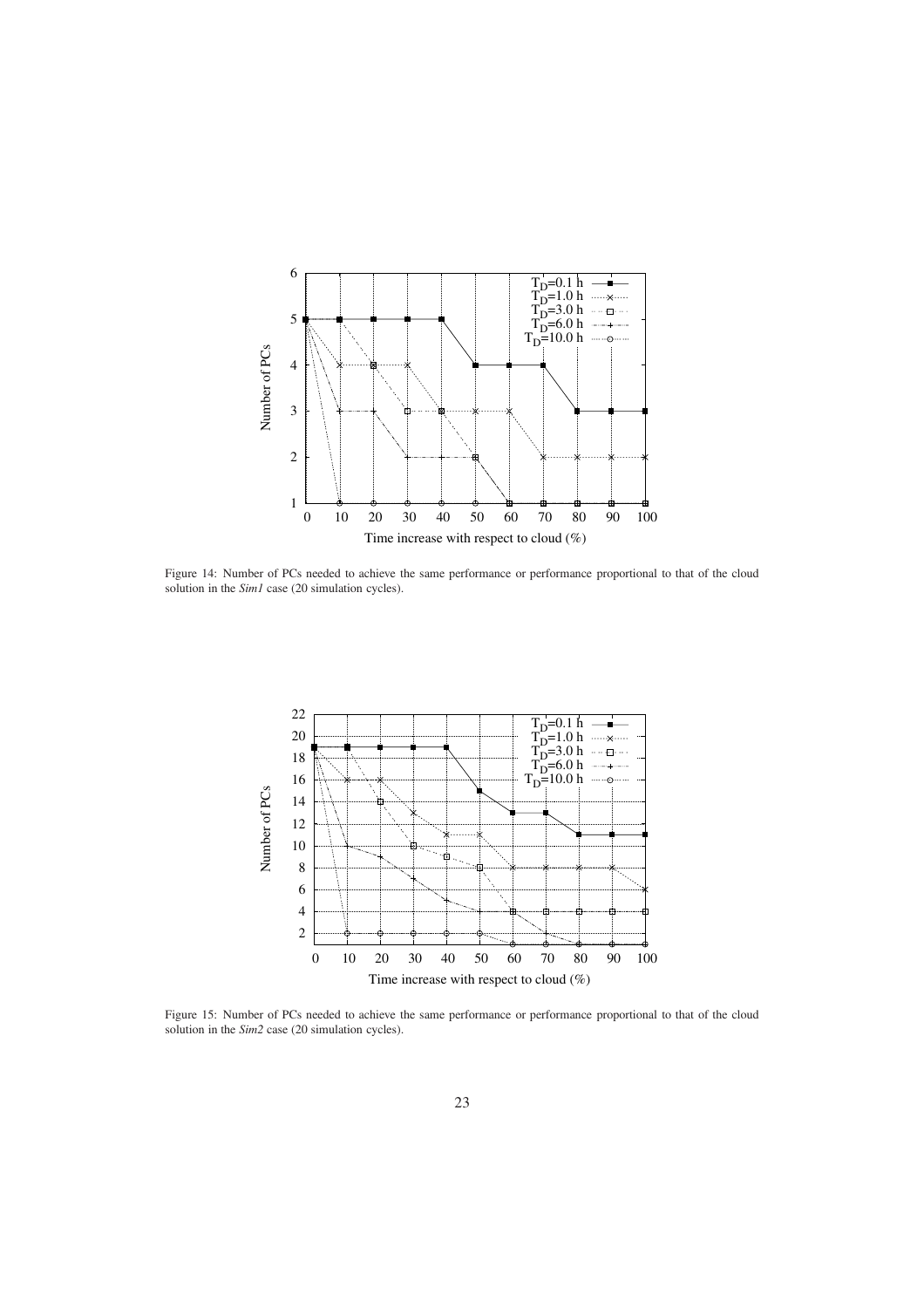

Figure 16: Cloud cost as a percentage of the cost of a same-performance (time increase 0%) or lower performance (time increase greater than 0%) PC-based solution. When the y-value is lower than 100% the cloud solution is cheaper than the PC-based one. *Sim1* case.



Figure 17: Cloud cost as a percentage of the cost of a same-performance (time increase 0%) or lower performance (time increase greater than 0%) PC-based solution. When the y-value is lower than 100% the cloud solution is cheaper than the PC-based one. *Sim2* case.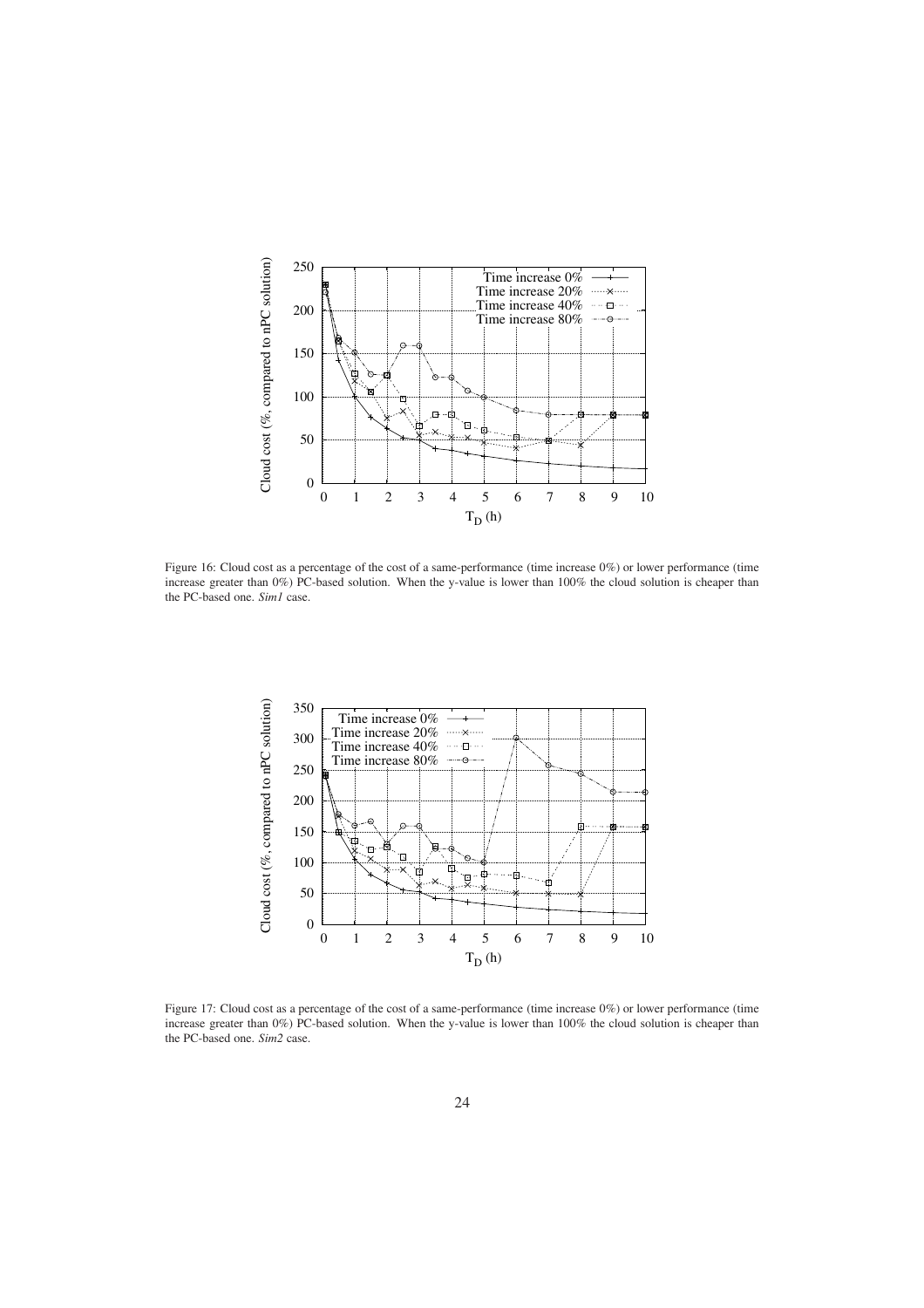

Figure 18: Time increase due to the operators working during daytime only compared to continuous working (20 cycles, cloud based simulations).

lifetime is about 1,360 \$. Clearly, all the costs mentioned here, including electricity, are null if the cloud computing solution is used since they are already included in the price set by the cloud provider.

Figure 16 shows the cost of the cloud solution as a percentage of the cost of the sameperformance or a lower-performance nPC-based solution (depending on the "time increase" value) for the case of *Sim1*. When the cost value is lower than 100% the cloud solution is cheaper than the nPC-based one. This always happens for  $T<sub>D</sub>$  greater than 1 hour if the same performance of the cloud solution is sought. If some increase in the total time is allowed (up to 40% "time increase"), the cost raises but it is still well below the cost of the nPC-based solution for  $T<sub>D</sub>$  values greater than 2.5 hours. Curves tend to increase while moving towards  $T<sub>D</sub>$  equal to 11 hours, since in that case simulations run for most or all the time at night. In this condition, running times up to 13 hours do not affect the total time, thus the advantage of using the cloud to run computations as fast as possible decreases. Figure 17 shows the same result for the case of *Sim2*. Comparing it with the previous case, it can be seen that when a lower performance in terms of time is considered for the nPC-based solution, the cost of the cloud increases faster if  $T<sub>S</sub>$  is higher, since higher  $T<sub>D</sub>$  values imply that an increasing portion of the simulation can run during the night without affecting the total time.

Note that, when the time needed by the nPC-based solution equals the time needed by the cloud solution, the cost curve is the the same regardless of the complexity of the considered simulation. In this condition, the time taken by simulations in both the cloud and the nPC-based solution is 1 hour. Since we consider that operators work during daytime only, the actual time taken by  $N_{cy}$  simulation cycles is  $N_{cy}(1+T_D)f(T_D)$  where  $f(T_D)$  is a factor that takes into account the total time increase due to working during daytime only. For  $T<sub>D</sub>$  values ranging from 1 to 10 hours it can be approximated as 2, as shown by Figure 18.

However, the cloud is paid only for the actual usage, therefore the respective costs of each solution are:

$$
C_{cloud} = \frac{L_{PC}}{T_S} S \varphi_i N_{cy} = \frac{L_{PC}}{N_{cy}(1+T_D)f(T_D)} S \varphi_i N_{cy} = \frac{L_{PC}\varphi_i S}{(1+T_D)f(T_D)}
$$
(12)

and

$$
C_{n_{PC}} = C_{PC} \frac{S}{\nu_{PC} E_{PC}}
$$
\n
$$
25 \tag{13}
$$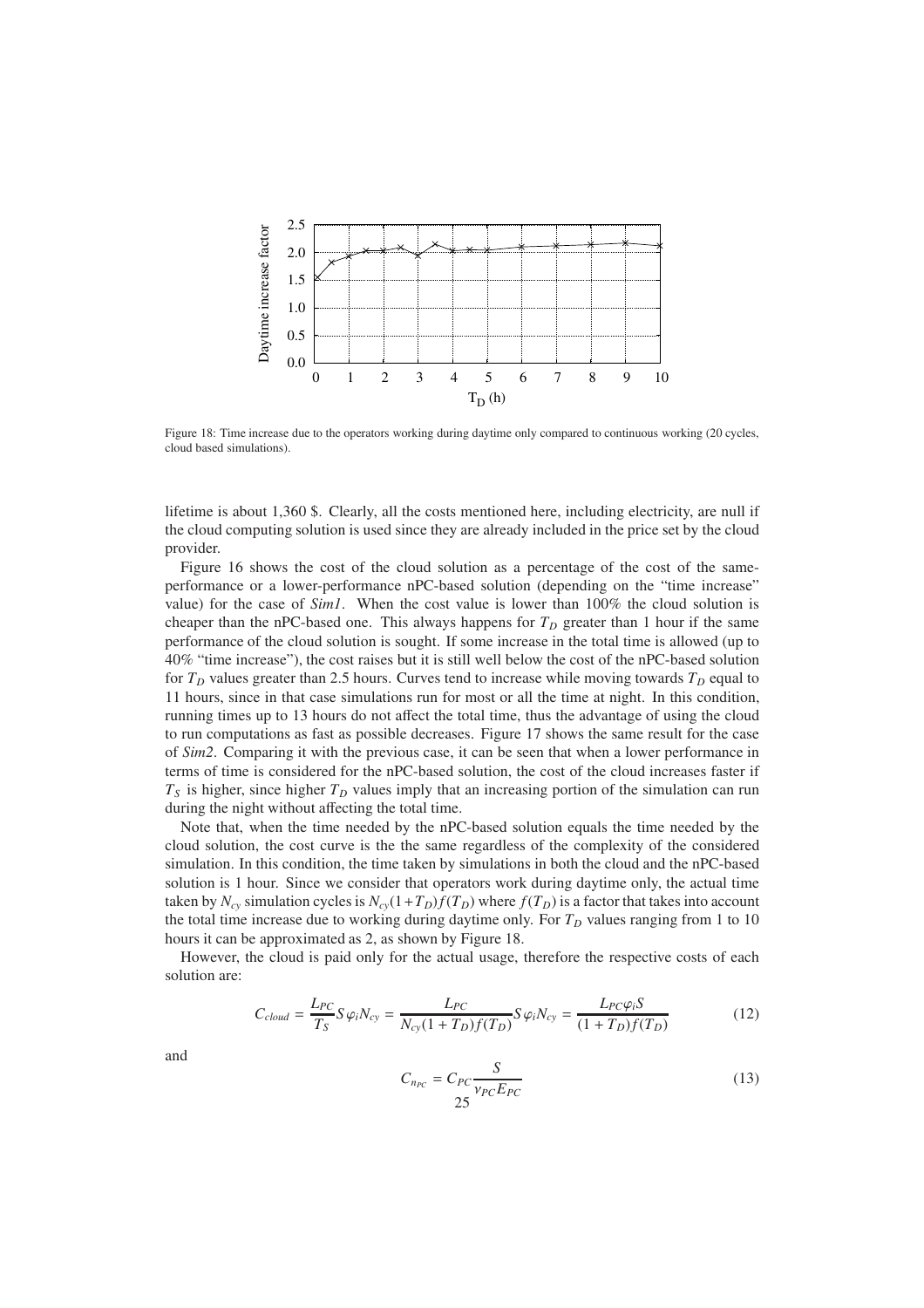which is a lower bound since the number of PCs should be an integer value. The upper bound on the cloud / nPC cost ratio is:

$$
C_{ratio} = \frac{L_{PC}\varphi_i \nu_{PC} E_{PC}}{C_{PC}} \frac{1}{(1+T_D)f(T_D)}.\tag{14}
$$

which matches the behavior shown in the figures. The first fraction does not depend on  $T<sub>D</sub>$  and it is equal to 4.0386. The condition yielding an economic advantage for the cloud solution is:

$$
T_D > \frac{L_{PC}\varphi_i \nu_{PC} E_{PC}}{C_{PC}} \frac{1}{f(T_D)} - 1.
$$
\n(15)

Assuming the *f* factor equal to 2, the cloud solution is cheaper if  $T<sub>D</sub>$  is greater than approximately 1 hour, and the economic advantage increases with greater  $T<sub>D</sub>$  values.

# 8. Conclusions and Future Work

This work focused on investigating the cost performance tradeoff of a cloud computing approach to run simulations frequently encountered during the research and development phase of multimedia communication techniques, characterized by several develop-simulate-reconfigure cycles. The traditional approach to speed up this type of relatively small simulations, i.e., running them in parallel on several computers and leaving them idle when developing for the next simulation cycle, has been compared to a cloud computing solution where resources are obtained on demand and paid only for their actual usage. The comparison has been performed from both an analytical and a practical point of view, with reference to an actual test case, i.e., video communications over a packet lossy network. Performance limits have been established in terms of running time and costs. Moreover, a cloud simulation software framework has been presented to simplify the virtual machines management in the cloud. Actual performance measurements and costs have been reported for a few sample simulations. Results showed that currently, with reference to the commercial offer of Amazon cloud computing services, it is economically convenient to use a cloud computing approach, especially in terms of reduced development time and costs, with respect to a solution using dedicated computers, when the development time is higher than one hour. However, if a high development time is needed between simulations, the economic advantage progressively reduces as the computational complexity of the simulation increases.

Future work includes improving the framework in many aspects. For instance, data could be directly downloaded eliminating the need to store them in the S3 system. Data distribution inside the cloud could be improved so that, for example, some instances work on a subset of data (i.e., only some sequences) reducing the necessity of using the I/O subsystem for re-reading sequences. Associating weights to each task included in the simulation could allow to take into account the different execution time when allocating tasks to the various instances, which would be particularly useful to run simulations in which the sequences have mixed frame sizes and lengths.

## Acknowledgments

The authors are grateful to the anonymous reviewers for their insightful comments, that particularly helped in improving the cost analysis part of this work.